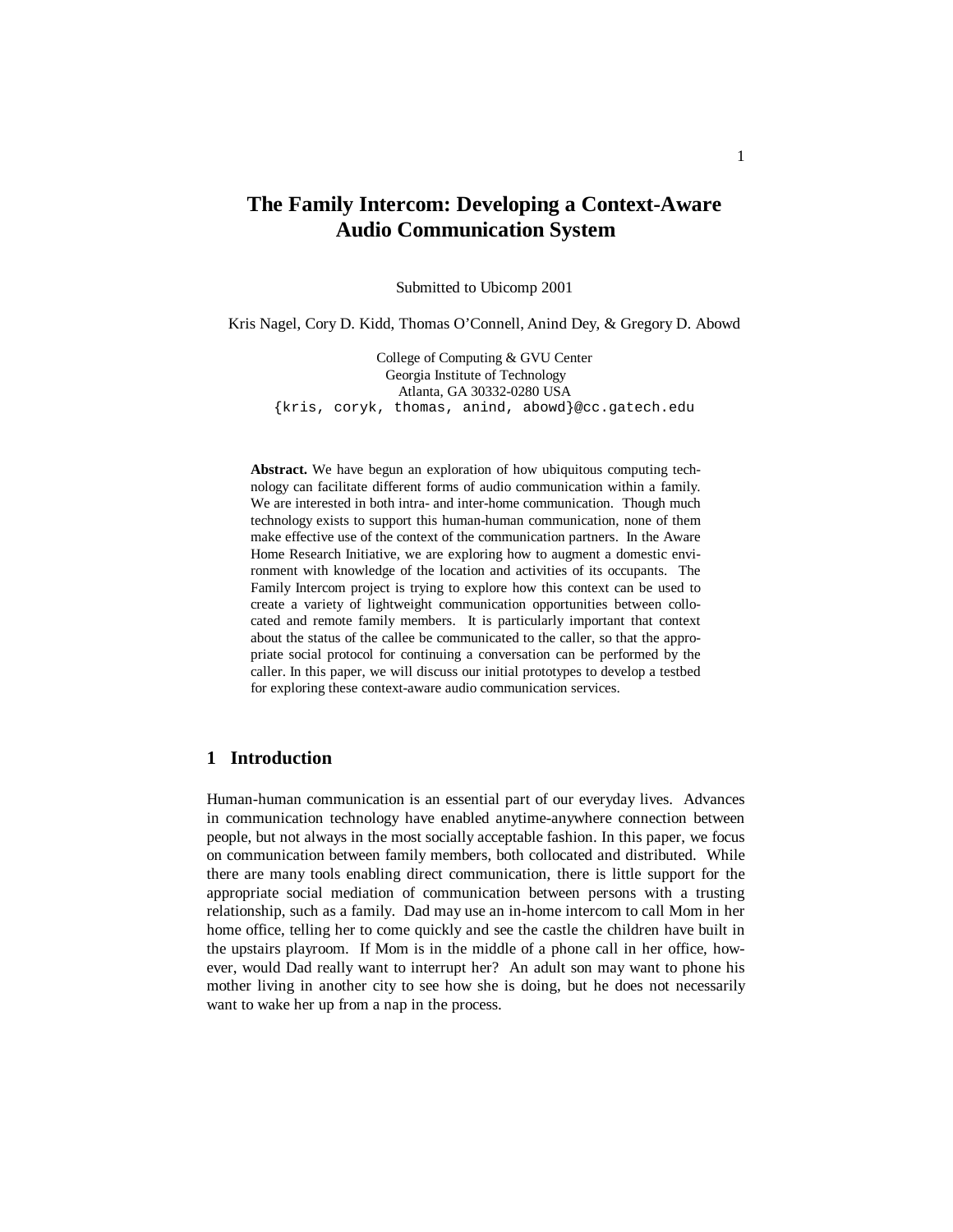In the Georgia Tech Aware Home Research Initiative, we are investigating domestic services leveraging off perception technologies that deliver information on the whereabouts and activities of members of a family. For human-human communication, we are interested in how awareness of location and activity can facilitate both intra- and inter-home communication. We want to provide a variety of lightweight interfaces that facilitate a human's ability to decide whether a proposed conversation should be initiated or not. The Family Intercom project proposes a testbed for exploring a variety of intra- and inter-home communication scenarios. Our intent with the Family Intercom project is to explore how context-aware communication can support family communication, but before we can embark on authentic evaluation we need to provide a flexible testbed to support our experimentation. This paper discusses the challenges of producing an appropriate testbed and describes two prototype implementations that will lead to a more general platform for exploration.

We begin with a discussion of the challenges associated with family communication and the various technologies used to support this communication. We identify a design space for family communication based on the level of context available in the environment of the caller and callee. Our initial prototypes focus on conversations between individuals in a context-rich environment, such as the Aware Home [12], and between an initiator who is in a context-poor environment trying to communicate with an individual in a context-rich environment. We describe the design of communication prototypes for each of these two situations, addressing how an appropriate separation of concerns between the various phases of communication allows for the exploration of a variety of physical interfaces, modes of interaction, and mediation strategies. One of the important design considerations is to allow for the use of relatively sophisticated context sensing in advance of technologies that provide that context. We discuss how use of the Context Toolkit facilitates the simulation of complex context-sensing. We conclude with a discussion of related work and a description of our future work in this area of lightweight, context-aware family communication.

### **2 Understanding Home Communication**

Longitudinal studies of census data on home computer ownership and usage show an increased use of personal computers across all demographic groups since 1984 and that the dominant use of personal computers is communication via the Internet [29]. Similarly, email was found to sustain ongoing relationships and strengthen some weaker relationships in an analysis of home Internet usage [15]. This quantitative data shows the value of technology in supporting communication at home, but does not provide insight into how technology facilitates more direct, synchronous humanhuman communication, especially within the home itself. However, the Casablanca project has explored new forms of home communication through lightweight ethnographic studies and by deploying prototypes within homes [9]. They report new approaches to home communication were welcomed, especially those using simple,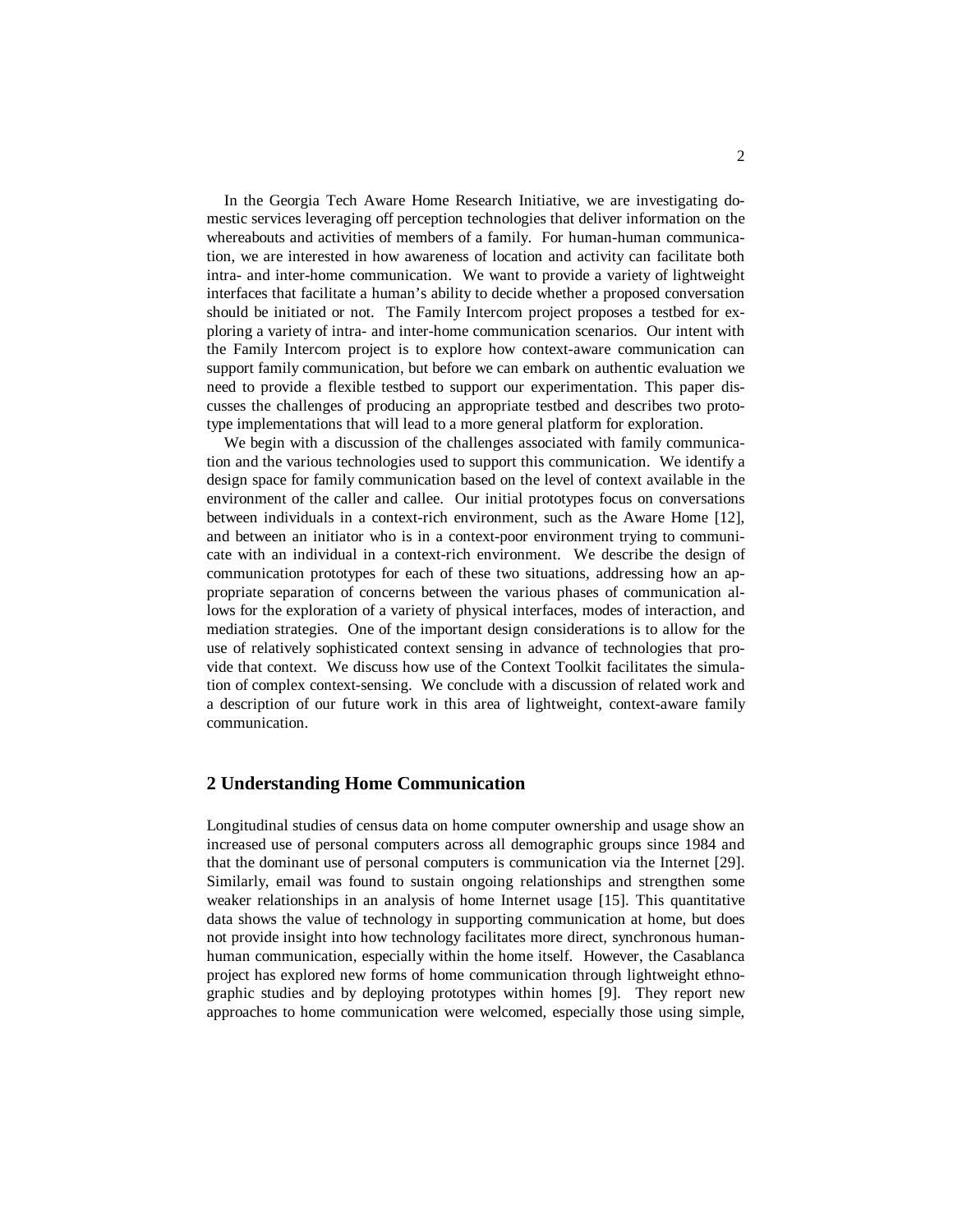lightweight interactions. Home users want technology to facilitate existing communication needs, while not obligating them to extended social interactions.

Another ethnographic study in the home highlights the value placed on communicative activities between collocated household members, although these are often in small time blocks and dispersed over multiple spaces within the home [17]. There is the problem of "space overload," which states that when technology is fixed in a particular location, as opposed to being distributed throughout the home, problems can arise over shared use of the space [21]. This localization does not afford the interaction and coordination of activities common in the everyday routine of a household. These intra-home communication patterns and the desire to decentralize technology both suggest that any computationally enhanced communications system should be accessible throughout a home, instead of being centered on the few places that might contain a personal computer or even localized to special-purpose appliances hung on the walls. The social interactions within the household are better served by distributed technology throughout the environment, that is, through ubiquitous computing technology.

Interpersonal communication within and between homes can also be examined from the psychologist's perspective of human interaction. Communication is viewed as the instrument of human transactions, including linguistic and nonverbal messages [13]. Messages across the different channels may be consistent or contradictory with each other. The message alone is not sufficient, the situation in which the interpersonal communication takes place equally defines the interaction [6]. With our current audio tools, there is not sufficient contextual information provided to the participants to support more complex interpretation of communication within relationships.

### **2.1 Limitations of Existing In-Home Intercom Systems**

We have looked at several intercom systems to inform our exploration of intra-home communication. Intercom systems may be built into home telephones or operate as a completely separate system, sometimes integrated with a home security system. Intercoms most often support one-way audio connections, forcing an awkward protocol on the users in order to use a half-duplex technology for a conversation. More expensive intercoms incorporate two-way audio and monitoring capability. Some intercom systems have hands-free operation, either through a headset, a foot control, or preset voice commands, such as "talk".

Intercoms directly support place-to-place communication. While this is appropriate for some communication patterns (for example, monitoring or broadcasting), it is not suitable for person-person communication that is very common in the home. To reach a particular person, the intercom requires either a broadcast to all stations or a search through a sequence of stations in an attempt to reach the desired person. This polling through the stations usually requires the caller to press a button for each station (even in most hands-free systems); the call recipient is then able to respond hands-free, as the caller will have already activated the audio connection. Once this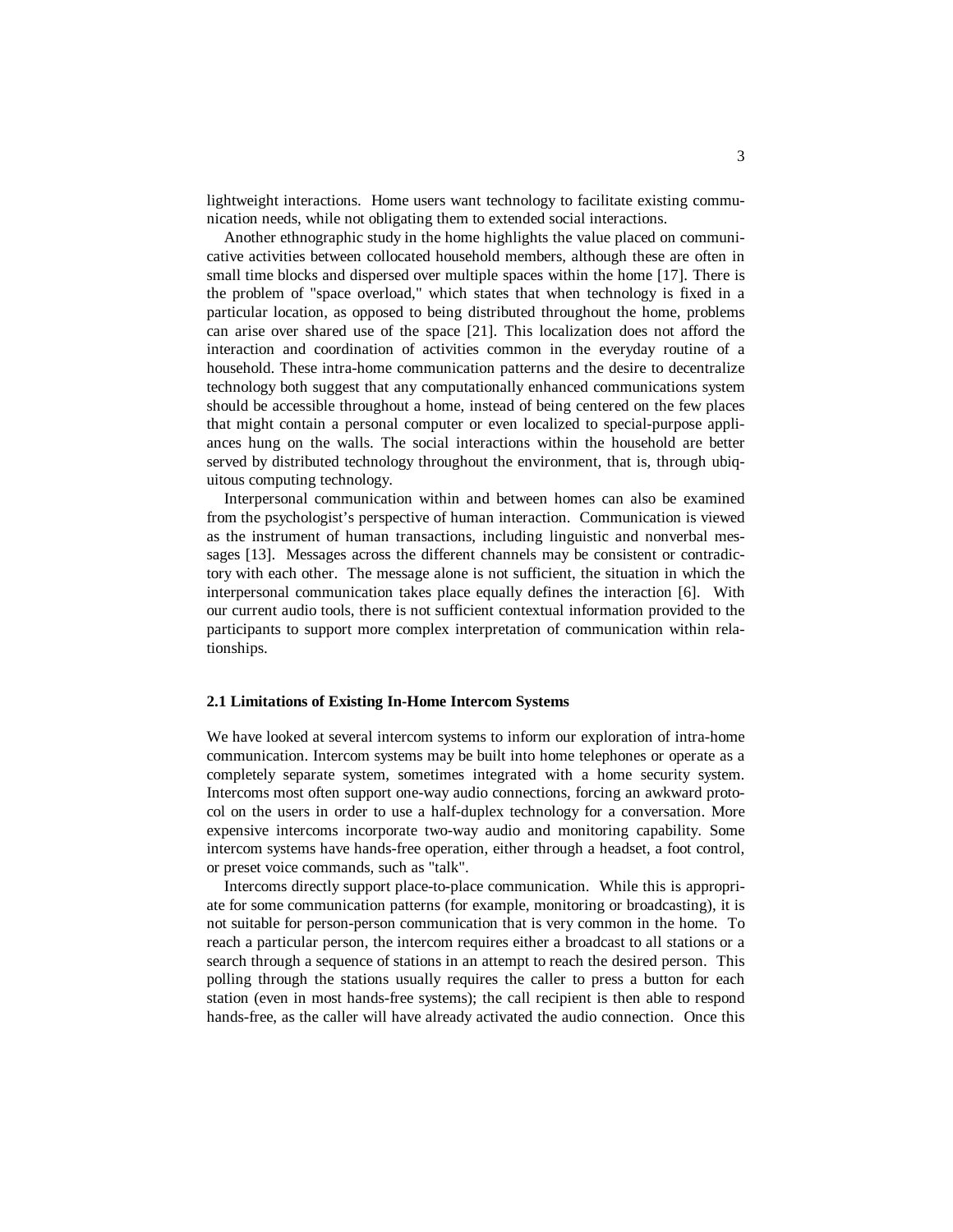connection between two individuals is made, they are tied to those station locations for the duration of the communication; they may not roam from station to station without explicitly resetting the communication path.

Another feature of today's intercom is the monitor mode, where every station may listen to a designated station. Any speaker will automatically be connected to the monitored station. In this mode the entire intercom system is listening to the specified location and is not simultaneously available for conversation between other household members.

### **2.2 Limitations of Existing Between-Home Audio Communication**

As we consider communication between family members in different homes, we see the same issues arising, only the need for context is more pronounced. Telephones provide a point-to-point connection, but do not provide location of the recipient to the caller. Mobile phones connect to the current location of the phone, usually collocated with the person owning the phone. Although a person can be reached, the caller has even less knowledge of the situation, since the location is dynamic. Call forwarding can also disguise the location of the recipient, along with cordless phones whose range is well into the yard. How can the caller determine if this is an appropriate time to call?

Instant messaging applications, such as ICQ [10], though almost exclusively used for textual communication, provide various context modes to indicate a person's availability, such as away, busy, or available. ICQ can automatically set the context for several modes, but it ultimately requires from the need for explicit user action. The context provided to family members may be different than that shown to work colleagues, and information may vary based on the family hierarchy (e.g., adult to child versus adult to adult). Some instant messaging services support a hierarchy of buddy lists to provide varying information to encourage the use of this lightweight non-audio communication.

### **3 Requirements for the Family Intercom**

### **3.1 Using Context to Mediate Communication**

One problem with existing audio communication systems is that they require too much explicit activity on the part of the caller and the callee to establish and maintain a one- or two-way audio connection. Another problem is that the caller has no choice but to make an announcement to a particular location, via intercom in the house or phone call between homes. This can be a disadvantage, possibly disturbing an individual whom the caller would otherwise not wish to disturb. The caller is unaware of two pieces of important context: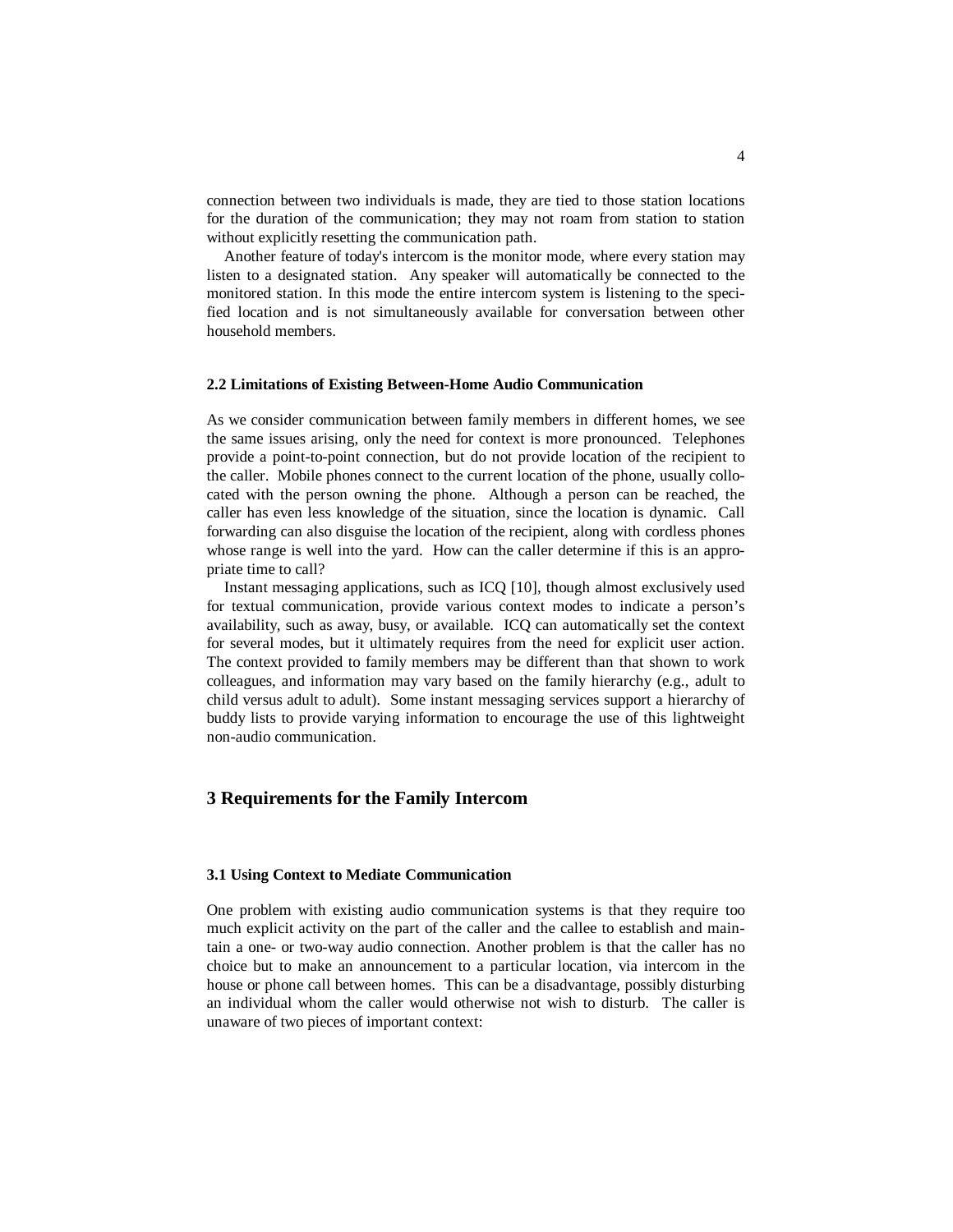- Where is the intended recipient located?
- What is the recipient doing, and is it OK to interrupt the recipient at this time?

A context-aware communication tool that could provide the caller with this kind of information would enable the caller to initiate only desirable conversations. Such a system can use context to automatically or manually mediate appropriate audio conversations. Other context, such as knowledge of ambient sound levels in the locations of the caller and recipient, can be used to set appropriate parameters for the conversation, such as an initial volume. Finally, during a conversation, a change in context for the caller or callee can be used to adjust important parameters of the conversation. All of these examples demonstrate the potential advantages of building communications services that leverage off of automatically sensed context.

### **3.2 Design Space of Context-Mediated Communication**

These homes may be instrumented, as is our Aware Home [12], to provide richer contextual information or simply provide a communication portal, with little sensing available. We use the two extremes to define the communication tool design space:

|                                   | <b>Conversation Initiator Environment</b> |                              |
|-----------------------------------|-------------------------------------------|------------------------------|
| Recipient                         | Sensor-rich                               |                              |
| <b>Environment</b>                | (e.g., Aware Home)                        | Sensor-deprived              |
| Sensor-rich<br>(e.g., Aware Home) | (1) Within-Home                           | (2) Caller identity context  |
|                                   | collocated                                | Receives rich context of     |
|                                   | Use context to mediate                    | recipient                    |
| Sensor-deprived                   | (3) Challenge to cue re-                  | (4) Challenge to cue at both |
|                                   | cipient                                   | endpoints                    |

Table 1: Design Space of Context-Mediated Communication

Here sensor-rich includes identity, location and activity information for each person, such as laying down, preparing food, talking with someone. The sensordeprived site may have identity and limited location knowledge, such as in the home or beside a communication portal. When communication is viewed as a message sent from one person to another, each communication endpoint may reside in either type of environment, yielding a four-cell design space. Our first intercom prototype is deployed on one floor of the Aware Home. Our second prototype explores communication initiated by a family member from a remote, non-instrumented home to the Aware Home. The asymmetric sensing was also reflected in the feedback and interface provided at each endpoint. We have two cells of the design space not yet explored, when the non-sensored home is the recipient.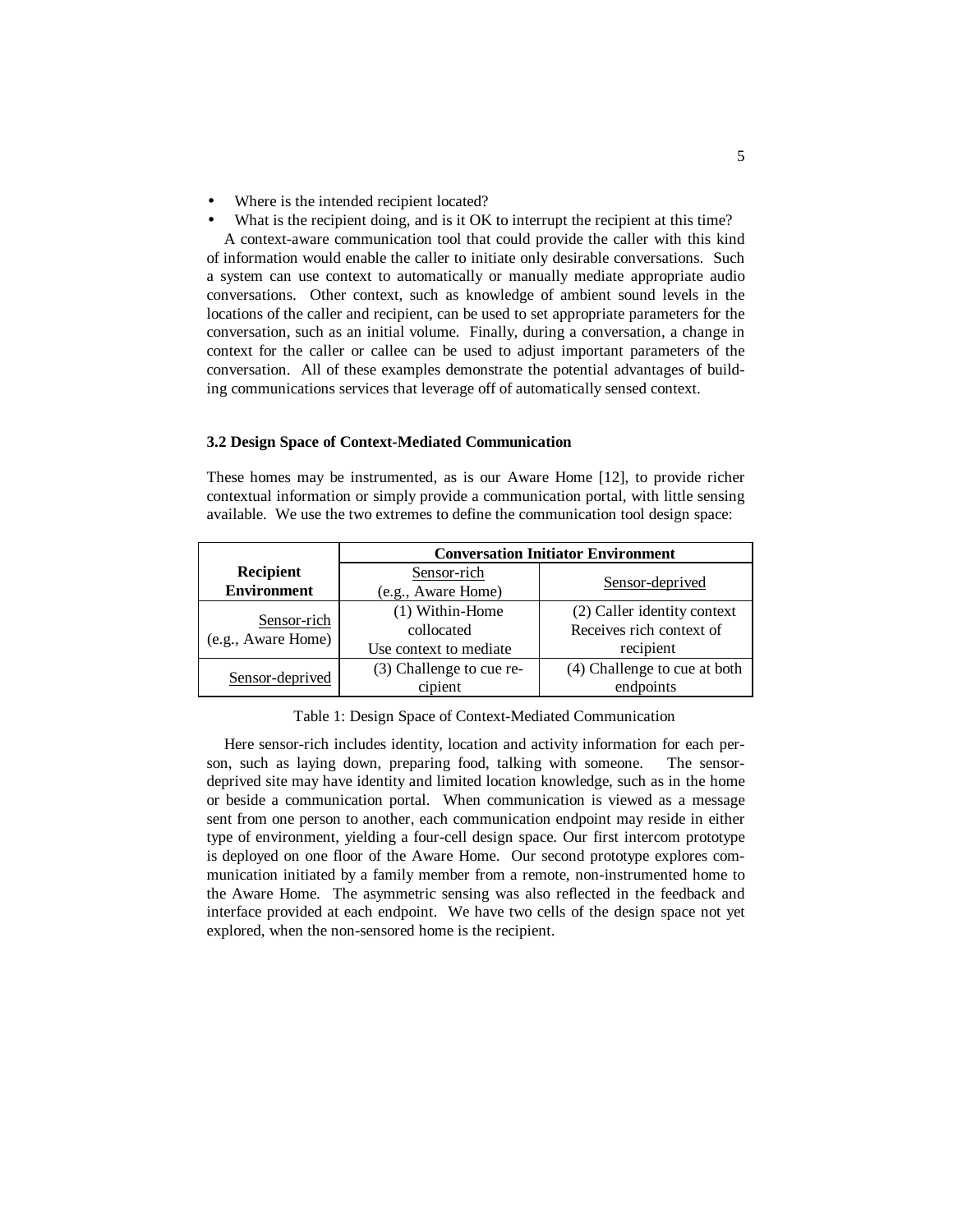### **3.3 Motivating Usage Scenarios**

People communicate with family members within a home and across households in many different ways. To better portray the communications patterns we hoped to support with a context-aware Family Intercom, we describe some relevant usage scenarios in detail before presenting our prototypes that support all of these capabilities. The first two scenarios occur within the Aware Home, where our model of interaction is made hands-free by providing voice interaction with the house intercom system. The final scenario describes inter-home communication, in which the initiating home has only caller and callee identity information. The recipient's home is the Aware Home, instrumented to support hands-free interaction and to provide context of activity, location and identity.

#### **3.3.1 Scenario 1: Monitoring activity**

Often, we want to monitor activity in a remote part of the house. A classic example is the baby monitor. In this case, the parent would initiate the monitoring by asking, "How is the baby doing?" or "What's going on in the baby's room?" When the intercom receives this request, it determines which room the baby is currently in and creates a one-way audio connection from the microphone in the baby's room to speakers nearest the parent. If the parent moves to a different room, the baby monitor audio channel follows along, moving to the speakers closest to the parent who requested the baby monitor. When the parent no longer needs to listen in on the baby, he tells the house, "Stop the intercom."

### **3.3.2 Scenario 2: Having a conversation within the home**

From the kitchen, Mom sends Sally down to the basement to get some items from the pantry. Once Sally gets down to the pantry, she cannot find the items Mom sent her down to retrieve. Sally wants to ask for some clarification from Mom, but Mom cannot hear even if Sally yells. So, Sally instructs the house intercom, "House, I want to talk to Mom." Meanwhile, Mom has set up a baby monitor connection to her younger son, Joey. She can hear Joey crying, so she departs to the family room to care for him. When the house recognizes the request from Sally down in the basement pantry, it then locates Mom, who has now moved to the family room. The house knows that baby Joey is also in the family room, so tells Sally, "Mom is now in the living room with Joey. Do you still wish to speak with Mom?" Sally guesses that Mom is changing Joey's diaper because he was heard crying before she went down to the basement. Though Mom's attention will be divided, Sally still wants to speak with her, so she responds, "Yes." A two-way audio connection is established between Sally in the basement pantry and Mom in the living room. Sally asks Mom to help her determine which items to bring up to the kitchen. During the course of the conversation, Mom finishes with Joey and returns to the kitchen to see what else she needs Sally to bring up from the pantry. The conversation between Sally and Mom continues uninterrupted as both move about the house. As Sally finally returns to the kitchen where Mom is, the house determines that their remote conversation has ended and automatically terminates the audio connection between them.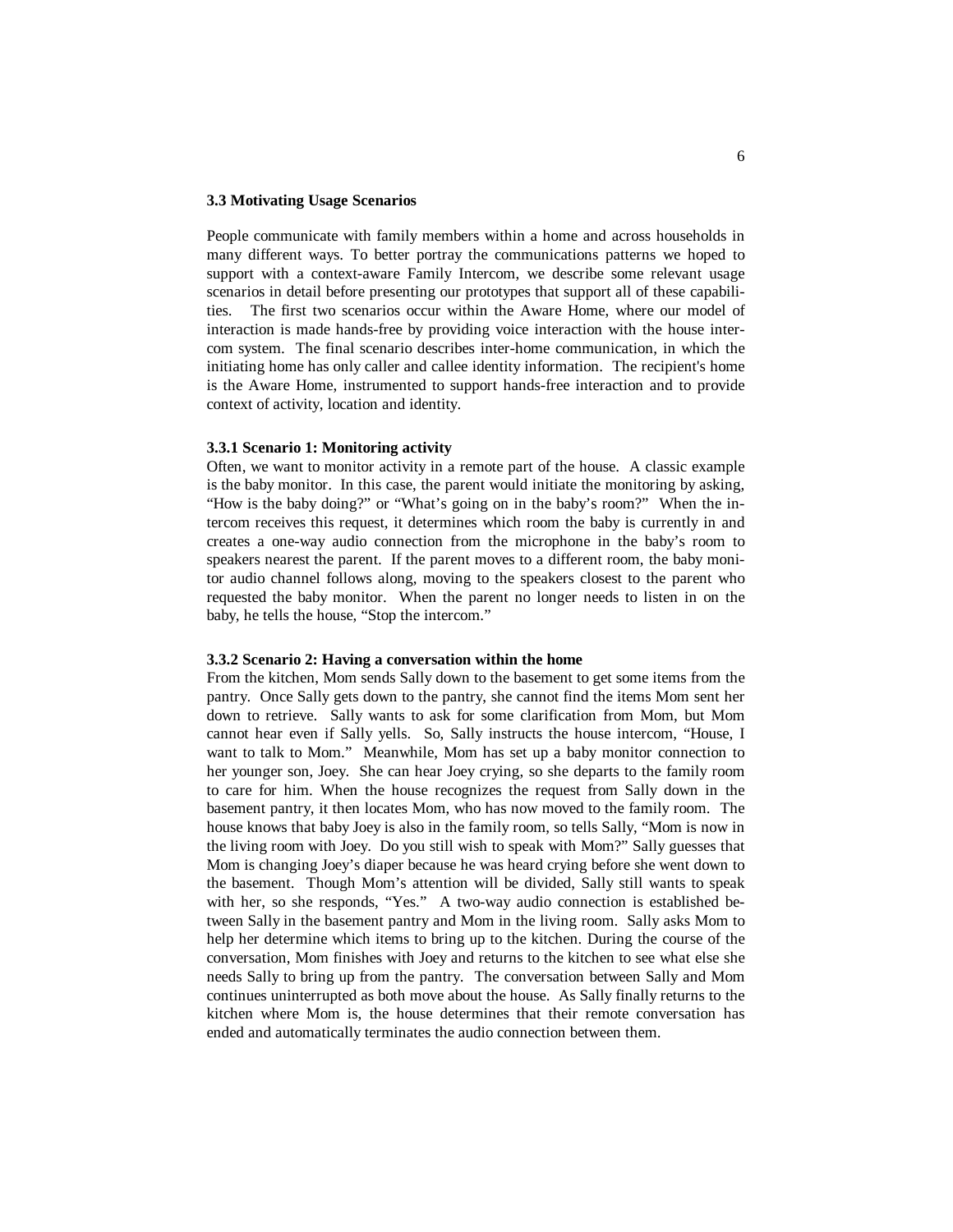### **3.3.3 Scenario 3: Having a conversation outside the home**

Kim notices the digital portrait of his mother on the end table. Kim wonders how she is feeling today and touches the portrait to initiate a conversation. The portrait is actually a portal providing communication to the pictured family member and context from their remote home. The portal includes a flat touch screen enabling any household member to initiate a two-way audio connection to the remote family member and to see the communication status. The portal is also able to identify household members located near the portal. The portrait is replaced by a representation of this communication request, Figure 1 (transition A). Kim's mother is at home and available to talk. In the mother's home, a background chime alerts mother to the conversation request. Kim says, "Hi, Mother, this is Kim". "Oh, Kim, good to talk with you." The conversation continues until either party explicitly stops it, Kim by touching the stop sign on the display or mother via voice command.



Figure 1 - (A) Touching portrait opens communication (B) Stylized House indicates availability, not available, wait a moment

### **3.4 Highlights from the Usage Scenarios**

These scenarios highlight the major context-aware features of the Family Intercom. The family intercom should provide support for:

1. Initiating communication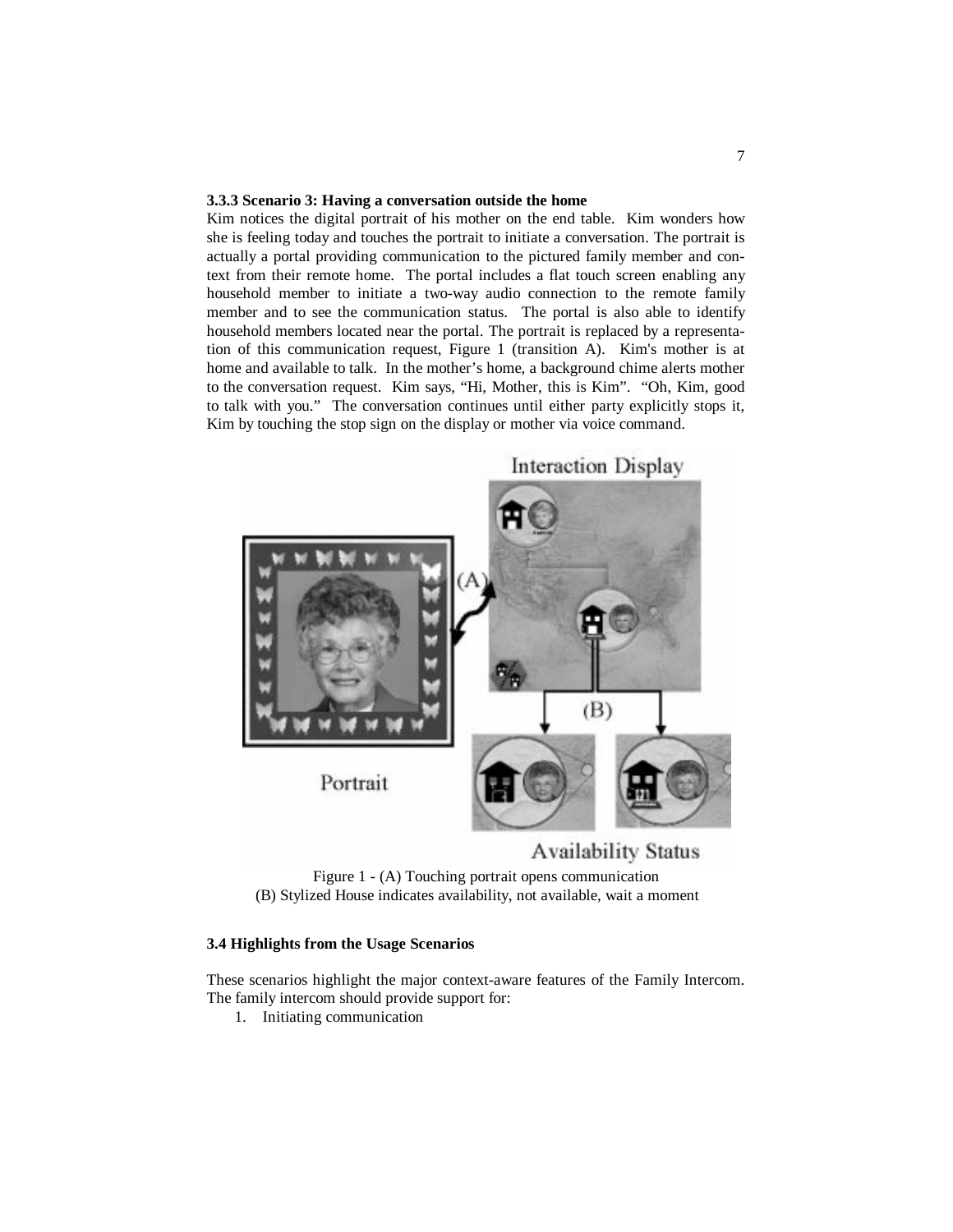- a. distinguish who is the initiator of a request (the caller) and who is(are) the intended recipient(s);
- b. gathering and interpreting pertinent context information about the recipient and their environment to help the caller determine whether it would be appropriate to continue with the set-up of the audio connection;
- c. mediating the initiation of an audio connection by providing adequate feedback through the best interface mode to the caller;
- d. setting up a variety of one- and two-way audio connections between locations within the house and/or between homes, including multiple connections at once;
- 2. Mediating communication
	- a. create audio connections that move appropriately with the movements of the caller and recipient(s) in instrumented settings;
	- b. remove a superfluous audio connection when the two callers move within earshot (e.g., in the same room)
- 3. Terminating the audio connection
	- a. explicit request;
	- b. implicit cues.

# **4 Exploring the Within Home Intercom**

The initial context-aware intercom prototype has been installed in the Aware Home. We will discuss it in terms of environmental instrumentation, software design, and the evolving prototype.

# **4.1 Environmental Instrumentation**

The hardware design consists of an electronically configurable audio system with the following components:

- Speakers: There are pairs of speakers mounted in the ceiling of each room throughout the house. This allows audio output of a conversation to any room where a person may be located.
- Microphones: Currently each person wears a wireless microphone while walking around the house. We have ceiling microphones placed in each room, but we require proper echo cancellation, not currently implemented, to address audio feedback for two-way conversations. Once addressed, we will move to the openair microphone infrastructure.
- Audio Switch: The speakers and microphones feed into an audio switch. This allows us to control the input and output routing through a serial connection to a desktop computer. The audio switch supports simultaneous point-to-point connections (two people speaking or one person listening to another), as well as one-to-all broadcast. We are looking into other available hardware and software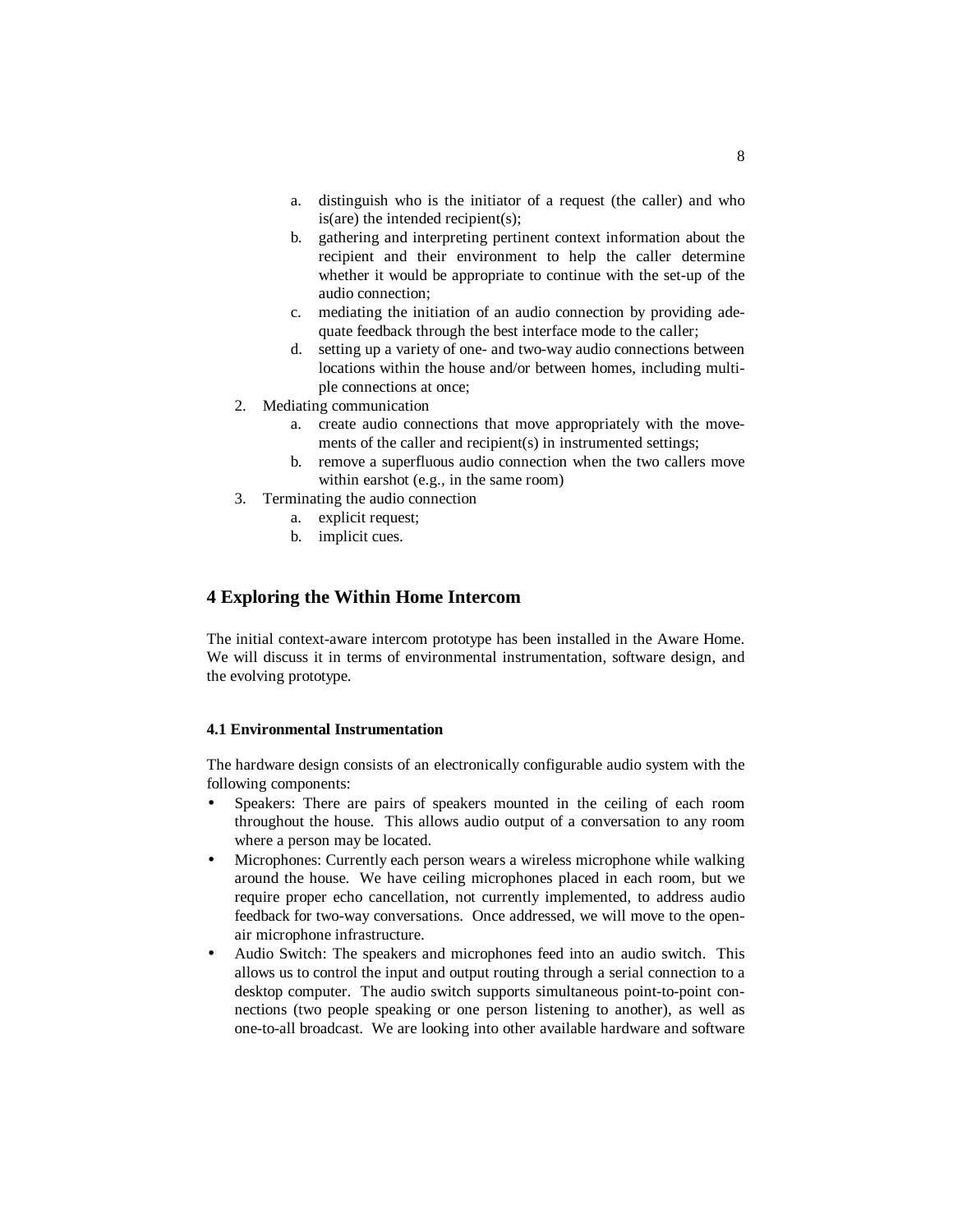solutions that will give us more flexibility in the amount and type of connections we can create within the house (such as multi-party conversations across three or more rooms).

• Positioning system: We initially used a positioning system from PinPoint Corporation, the 3D-*i*D® Local Positioning System [23]. This system is deployed over an entire floor of the house, giving readings at a room-level accuracy for tags worn by individuals. We have since explored other research and commercial positioning systems.

### **4.2 Software Design**

We are interested in rapidly prototyping and easily evolving the context-aware features of the intercom application. To facilitate these goals, we designed the intercom software using the Context Toolkit [25,3]. The Context Toolkit provides several useful abstractions (widgets, aggregators, services, and interpreters) for organizing the functionality of the intercom software and greatly eases the incorporation of sensed context. The overall organization of the software is shown in Figure 2.



Figure 2 – IntercomApplication Software Design

*Context widgets* represent abstractions over sensors that hide details of how sensing and interpretation of the environment occurs. In our intercom application, the following widgets are used:

• Location: This widget was initially a wrapper around the entire PinPoint 3D*i*D® Local Positioning System, providing an interface that delivers information automatically to interested software components when individuals leave or enter rooms in the house. As we have incorporated other ways of getting location information in the house, we have added more instances of location widgets.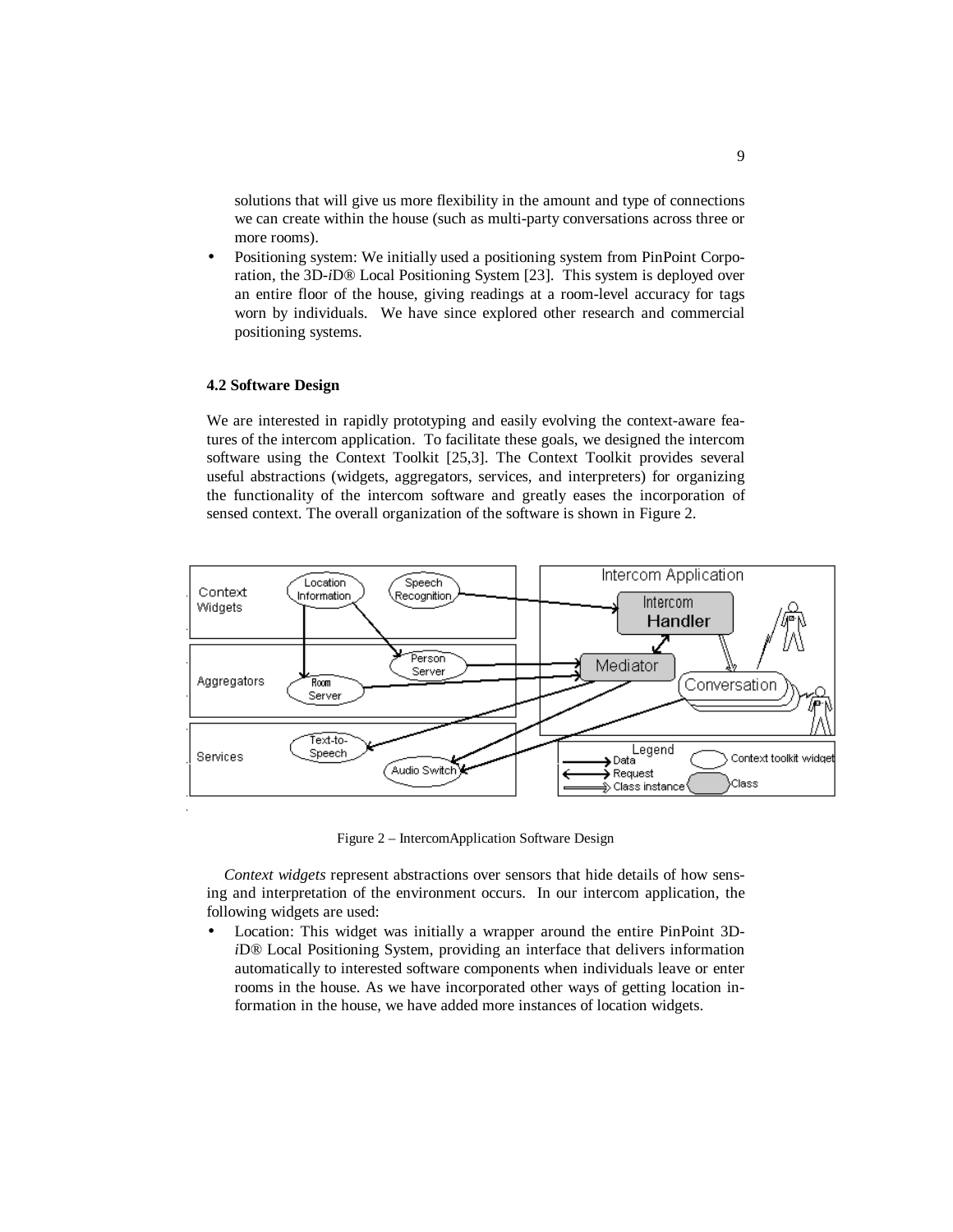• Speech Recognition: In the current prototype, each member of the household wears a wireless microphone that is connected to a dedicated PC running the IBM ViaVoice® software. We use the Java Speech Grammar Format [11] to designate grammars that the ViaVoice® engine will recognize. The Speech widget is used for other applications in the home, and for intercom requests it produces formatted context messages of the form: ID: "Jamie" COMMAND: "intercom," and DATA "2-way, Kim" or ID: "Dad," COMMAND: "intercom," and DATA: "broadcast".

*Aggregators* collect information for relevant entities of an application. In the case of the intercom system, the relevant entities are rooms in the house (Room Aggregators) and residents of the household (Person Aggregators). The Room Aggregators currently collect information on who is in a given room. For example, the Kitchen Aggregator may know that both Mom and Sally are in the kitchen at the end of the Scenario 2 above. A Room aggregator can also hold other information in the room, such as appliance status, ambient noise level, or even an interpretation or prediction of a high-level activity (for example, dinner preparation). Person aggregators currently hold information about where a person is in the house. The Joey Aggregator, for example, will contain the information that he is in the living room in Scenario 2 above. In that same scenario, the Mom Aggregator would indicate that she is currently engaged in a conversation with Sally.

*Services* provide actuation to the intercom system. In this prototype, we take advantage of two services, the Audio Switch and a Text-to-Speech engine. The Audio Switch service allows us to send commands to the switch in the form of **Route(input, output)** to connect the microphone of one person to the speakers in some room. This service also allows us to adjust the volume of individual connections and remove connections when a conversation is finished. The Text-to-Speech service allows us to send spoken feedback to the users during their use of the system. For example, when a conversation is being requested, the system can tell the initiator "Go ahead" when the connection has been established and "Good-bye" when the conversation has been completed.

Every software component described so far can be shared by any context-aware application. The intercom application itself supplies the appropriate context-aware functionality, and consists of three components, the Intercom Handler, the Mediator and Conversation widgets.

The Intercom Handler subscribes to the Speech Recognition context widget with a filter so that it receives only commands recognized as intercom requests. When an intercom request is received, the Intercom Handler will query the Person Aggregator of both the caller and recipient to figure out which rooms are involved in the connection. The Mediator component then determines whether the connection should be established. If the connection is approved, a Conversation context widget is created to manage the connection.

A Conversation widget requests the Audio Switch service to make the appropriate one- or two-way audio connections. This widget also subscribes to the relevant Person aggregators of the caller and recipient to be informed when either changes rooms. If a room change is detected, the Audio Switch is instructed to alter the con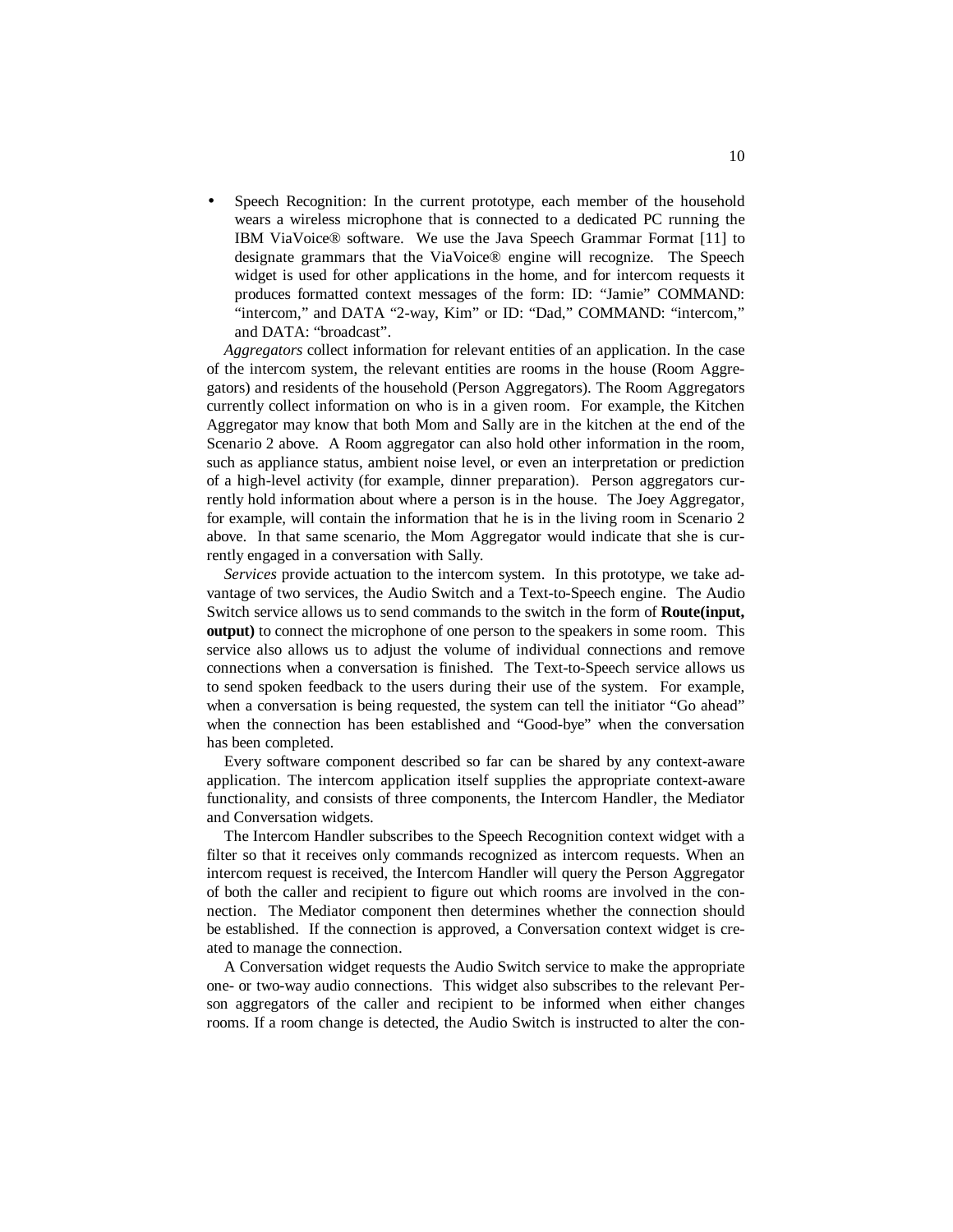nection path in order to follow the caller and recipient. It also informs those Person Aggregator that each person is now engaged in a conversation by setting the value of an activity context variable. The Conversation widget subscribes to the Speech Recognition widget to be informed when either the caller or the recipient requests termination of the connection. When caller and recipient become collocated during a 2 way conversation, the conversation is automatically terminated.

The Mediator uses available context and simple heuristics and negotiation with the caller to determine whether an intercom request should be approved. Currently, it can query the Room Server where the recipient is located to determine if others people are also located in that room. If not, the intercom request is approved. If the recipient is not alone in the room, then feedback of this context is spoken back to the caller, as illustrated in Scenario 2. The caller is asked whether to proceed with the intercom request. This is an example of informing the caller of relevant context so that she might apply an appropriate social protocol for continuing with the initial request.

### **4.3 Evolving the Prototype**

The first prototype context-aware intercom is a research vehicle for exploring intrahome communication patterns. The design of the prototype with the Context Toolkit facilitates the addition of new and different contextual information. In addition to the PinPoint 3D-*i*D® system, we have installed the WEST WIND environmental tracking system [16] and the Texas Instruments RFID® System [28]. Each new positioning system is encapsulated in a unique Position widget in the context layer of the house. All available Position widgets can be linked to any subscription request for positioning information, resulting in no change to the intercom application. While the location systems are engineered and installed, there is still a need to provide location information for demonstration and development work. Just as any number of position widgets can provide location, a simulated position widget can be used in place of a real system. The design and use of the Context Toolkit infrastructure has enabled the prototype to evolve as the sensing emerges.

We currently have created a hands-free interface to the intercom using voice recognition of simple commands. However, we have seen situations when an alternate interaction modality is more appropriate. For example, in a crowded room with lots of ambient noise, initiation of a conversation can occur through different modes of interaction. Any different interaction modalities for initiating a conversation can be added simply by wrapping the functionality as a context widget that produces the standard intercom message, as defined above. The intercom application does not have to change at all, and all of these interaction modalities can co-exist. Similar variety is possible for terminating a conversation.

The most interesting aspect of the context-aware intercom is its ability to use context to mediate the conversations. This occurs during the initiation phase, when a caller tries to connect with some recipient and when a conversation is active and its participants change some part of their context. In the prototype described above,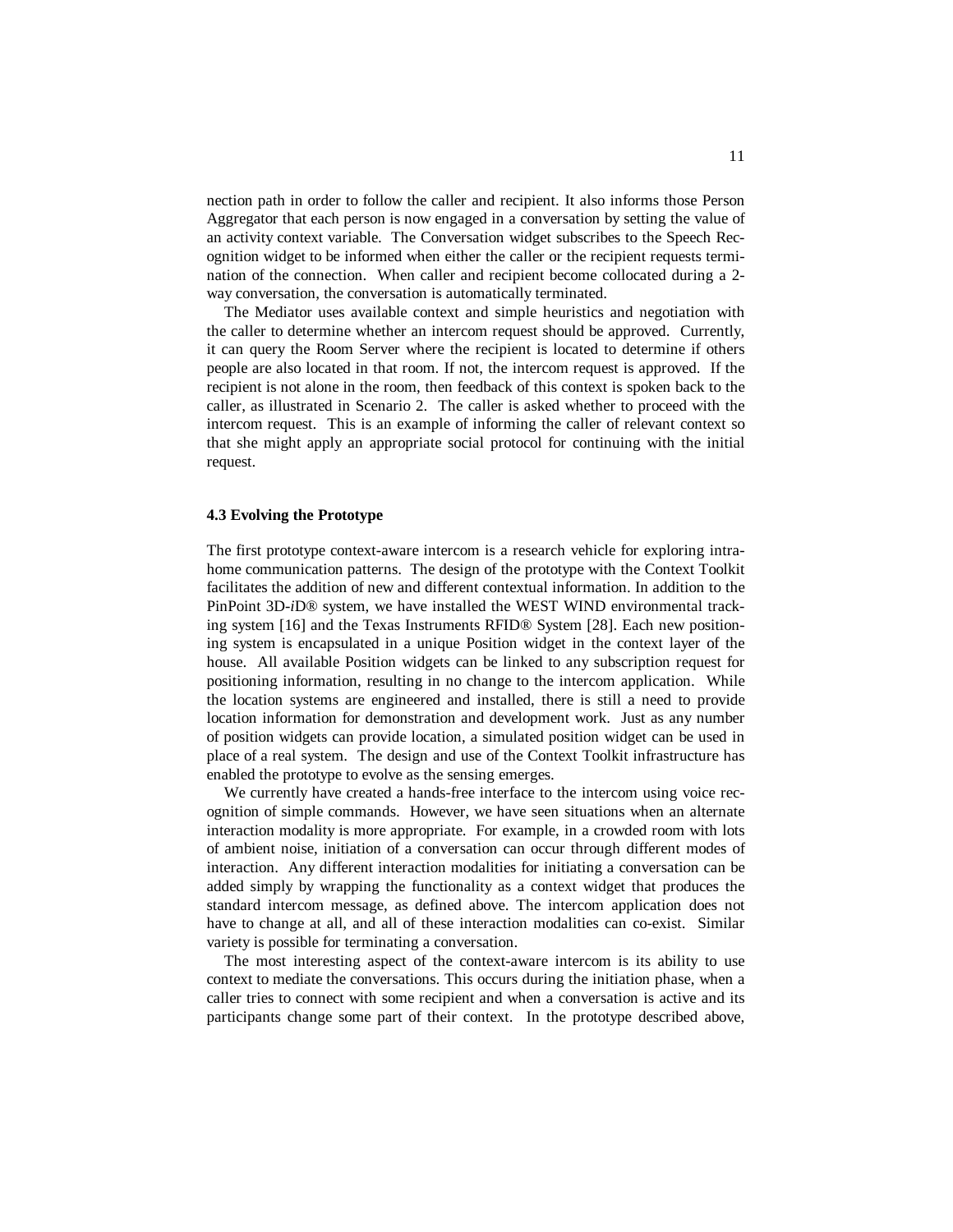only location information is used to mediate the initiation of a conversation. When the recipient is collocated with one or more other people, the conversation request is not automatically executed, but requires further confirmation by the caller. The prototype intercom provides a concrete means of exploring many types of context and their contribution towards recognizing significant human activities.

# **5 Exploring the Between Home Intercom**

In the second prototype developed for the Family Intercom, we wanted to explore communication between homes. Communication is initiated from the sensordeprived, remote home to the Aware Home. At each home the intercom is able to:

- Identify the initiator of the request and the intended recipient
- Mediate the initiation of the audio connection, according to availability of the recipient
- Provide feedback appropriate to this initiator, based on family hierarchy
- Set up a two-way audio between the communication portal and the Aware Home, when appropriate
- Terminate the audio connection based upon explicit request or other appropriate implicit cues

### **5.1 Environmental Instrumentation**

The initial remote communication portal was designed to be portable, requiring only an Internet connection for operation. The hardware consists of the following components:

- Microphone: A boundary microphone is place on the tabletop in front of the display, to capture the inputs as the family speaks to the photo on the display.
- Speakers: There is a pair of speakers adjacent to the display unit. This provides audio output of the conversation from the sensored-home. The placement of the speakers is usually beside or behind the display unit, so the voice comes from the image of the remote person. Audio feedback is avoided placing the speakers and microphone judiciously, depending on the furnishings of the environment.
- Identity and Positioning System: We used the Texas Instruments RFID® system [28] to provide the identity of individuals in close proximity to the communication portal.
- Touch Screen: We use a flat-screen monitor with a touch screen for input and feedback.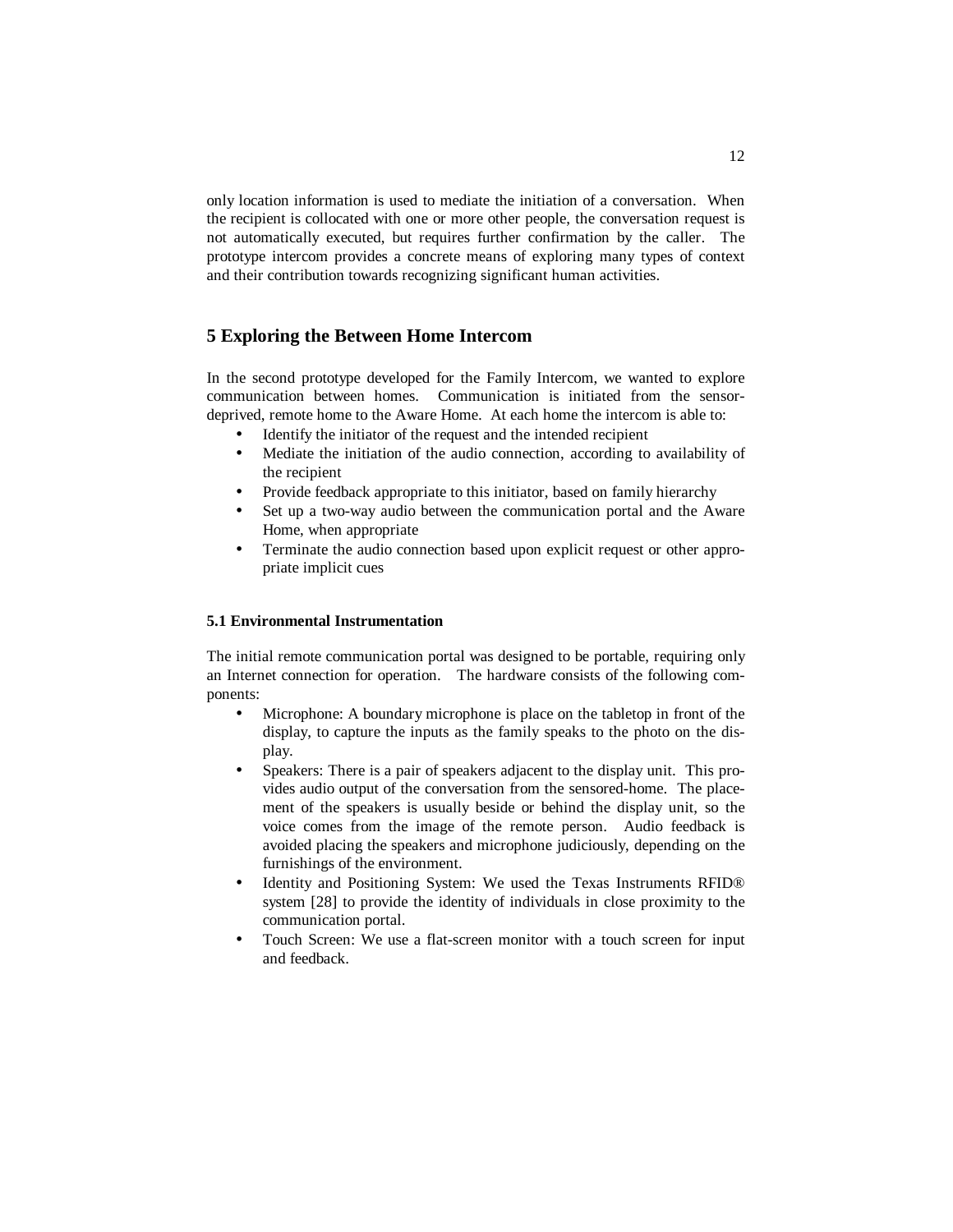#### **5.2 Software Design**

We again used the Context Toolkit to design and implement the prototype, developing complementary components for each end of the communication at the remote portal and the Aware Home (Figure 3). The remote panel is based on the Digital Family Portrait, that also displays the portrait and a qualitative perception of activity for the family member pictured [20]. The Digital Family Portrait, written in Squeak, was augmented with modules to provide interoperability with the Context Toolkit. Server Module and Status Widget were implemented to emulate the corresponding Context Toolkit interfaces. The Server Module collects information from the relevant Context Toolkit entities: the Family Intercom Status Widget and the Identity Widget. Similarly, the Status Widget was implemented to emulate the Context Toolkit widget interface. The Status Widget automatically delivers the interactions and current status information compatible with the delivery mechanism of the Context Toolkit. The status provided is user identity, user request to initiate or terminate a conversation, and the availability status for the remote family member (as received by the server described below). The Interface Manager handles the user interactions and displays the appropriate interface for the family member initiating the conversation. The augmenting of the Digital Family Portrait with these three modules, is sufficient to provide a communication portal for the Family Intercom.



Figure 3 – Between Home Architecture, built into existing Digital Family Portrait

The new Digital Family Portrait modules interact with a collection of Context Toolkit widgets at the remote home. At the remote home, the Family Intercom application includes Status Widget, Command Widget and Audio Services. This applica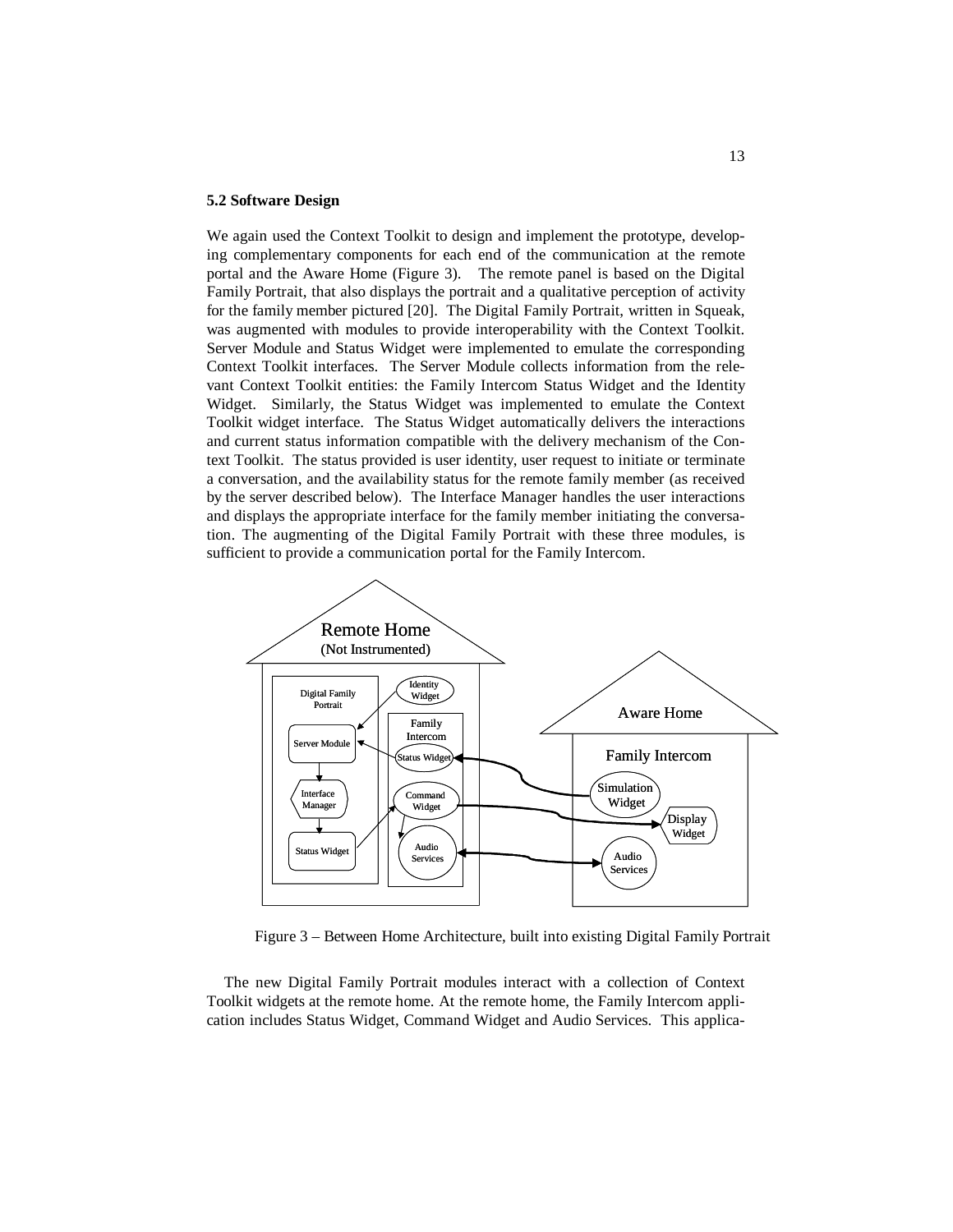tion manages the audio communication connections based on the status and commands it automatically receives from the Status Widget in the Digital Family Portrait. The components are:

- Status Widget: This widget provides the status for the family member in the portrait and the command to terminate, as this data is received from the Aware Home Simulation Widget.
- Command Widget: This widget gathers the command and status data from the Digital Family Portrait Status Widget. The intercom application uses this data to request the appropriate audio services to manage the communication.
- Audio Services: This module provides control for the audio connection, including initiating a call, checking the connection status, and controlling the sound level.

Additionally, the Identity Widget at the remote home provides the identity of the family member interacting with the portrait. This widget currently uses Texas Instruments RFID® system [28]. When a family member wearing one of the RFID tags is near the portrait, the Identity Widget informs the Digital Family Portrait Server Module.

The Aware Home provides context to the remote home. The availability status of the callee is simulated. The sensing in the instrumented home does not yet provide the context required to mediate the communication requests. The components in the instrumented home are:

- Simulation Widget: This module receives GUI inputs simulating the availability of the resident for conversation. It automatically delivers updated status to interested software components, where the remote Family Intercom subscribes as an interested component.
- Display Widget: This component receives updates from the remote Family Intercom. The status of the communication (started or stopped) and the identity of the caller are displayed for the benefit of the "wizard" operating the Simulation Widget.
- Audio Services: This module provides control for the audio connection, including controlling the sound level.

We used Microsoft's NetMeeting®[18] for the audio communication in both the Aware Home and the remote home. The Audio Service Module provides a wrapper to the NetMeeting functions needed.

### **5.3 Evolving Between-Home Intercom Prototype**

The between-home prototype Family Intercom is a research vehicle for exploring context-mediated inter-home communication. The first iteration was designed as a testbed for investigating communication interfaces from the remote, noninstrumented home, using context gathered from the Aware Home. While the initial interface is a digital portrait, the Family Intercom can easily be modified to accept commands from other modes of interaction. A tablet PC in the kitchen may provide a very different display and use voice recognition of simple commands. We are able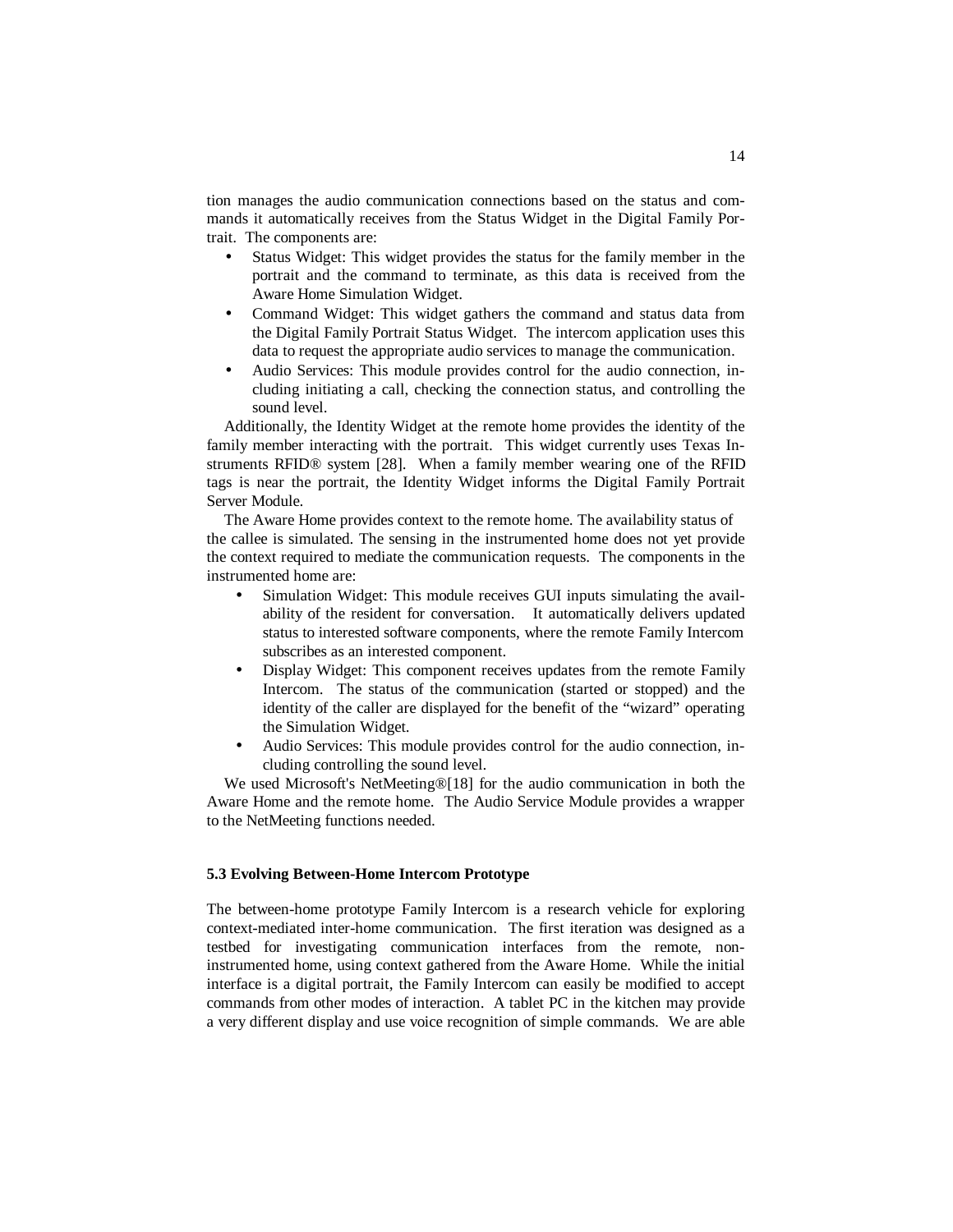to replace the touch screen with a voice command interface, by simply reusing the Speech Widget the Aware Home uses. Each new interaction modality can be wrapped in a context widget that delivers the standard intercom message. This design provides the flexibility to explore alternate interfaces to communication across households.

In addition to evaluating reliable and natural communication interfaces, we use mediation cues in each phase of communication. The adult receives additional textual status information regarding the remote relative, to facilitate human-mediation initiating a conversation. This text information is withheld from the child who may not understand the content or the private, personal nature of messages. The connection is mediated based on three states: available, not available, or momentarily available. This prototype provides a concrete means of evaluating these mediation strategies, but can support other states as additional context is accessible. While the initial prototype is focused on the remote home, the privacy concerns of the Aware Home occupant are also addressed. The callee has a tangible representation of the shared context to gauge their comfort.

The use of simple simulation widgets in place of sensors assist in determining how complex context can be inferred from a variety of sensing. This prototype uses the simple simulation of availability status, but in future versions we will use an assortment of sensors and heuristics to determine availability in each room. At the remote home, the caller identity is used to mediate and is determined by proximity of an RF ID tag to the portrait. In the future, fingerprint or voice identification may be used instead. When either of these systems are available, associated widgets will provide identity to the intercom, with no change to the application.

The audio infrastructure differs between the intra- and inter-home intercom. We intend to deploy both intercoms on a common digital-audio framework. The two prototypes provide the basis for determining common functionality such a framework will need to support. While the audio requirements may vary across environments, the Family Intercom infrastructure should support both.

### **6 Discussion**

The two example Family Intercom prototypes contribute to our overall research agenda in designing applications of ubiquitous computing. This experience has helped us to:

- better understand how to design and engineer an evolving context-aware application,
- extend the use of the Context Toolkit to enable application development in the absence of adequate sensing technology,
- demonstrate ubiquitous computing technologies providing more invisible support of everyday activity.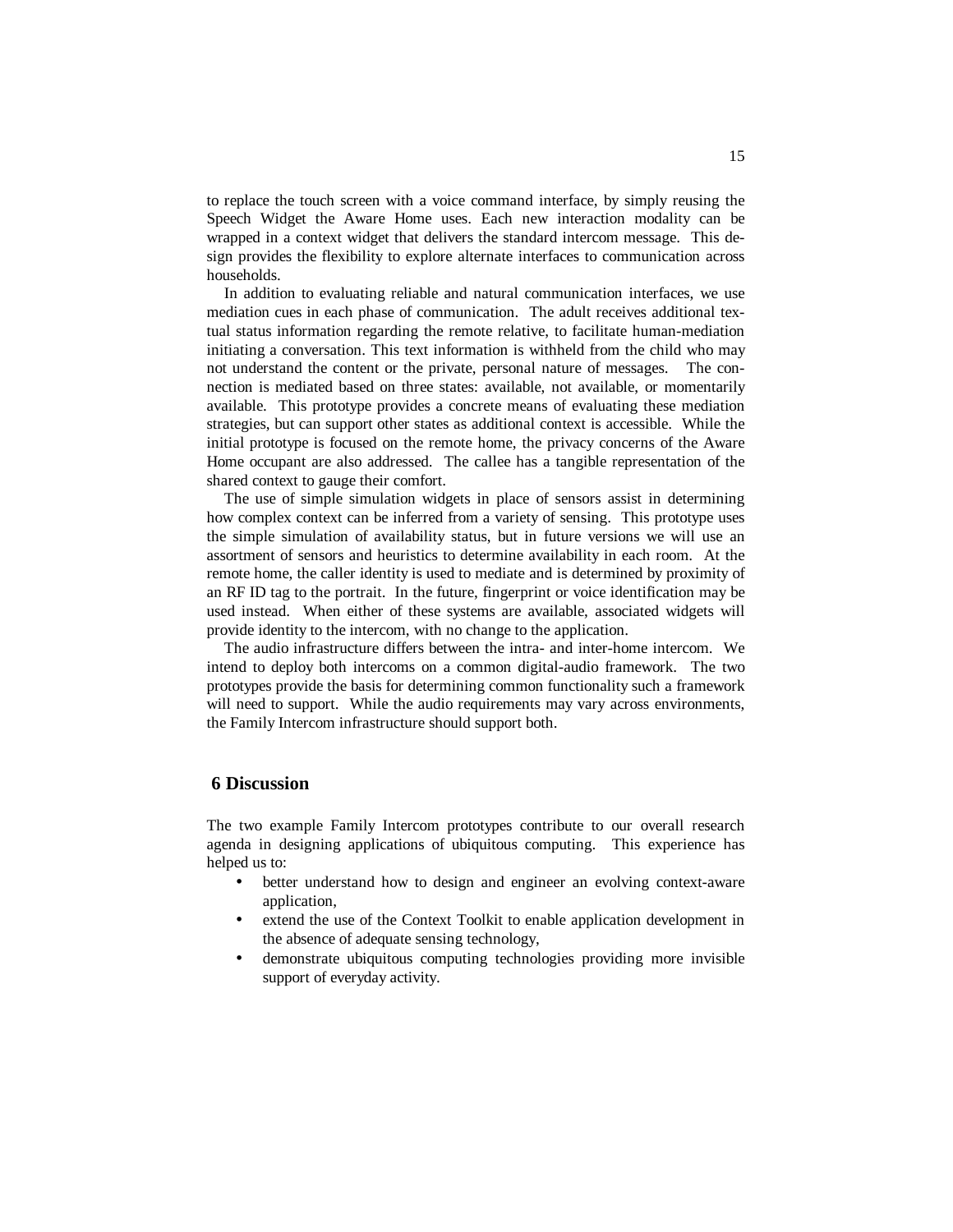### **6.1 Evolving the Application**

The current Family Intercom prototypes provide flexible and extensible infrastructure for investigating domestic communication. Though we have not obtained authentic use in a domestic setting, we have gained significant experience. For example, the between-home prototype was part of a four-day exhibit with hundreds of visitors. From this long-term interaction we are able to see the reliability of the infrastructure and how the interaction is perceived as a new approach to communication between homes. While the reactions to using the portrait to talk with a family member were favorable, several short-comings were also revealed. The lower quality audio as compared to the telephone is one such problem, but voice over IP and connectivity is improving rapidly. The immediate connectivity did not provide the initiator a cue to when to begin talking. There were awkward inquiries, "Hi... Are you there"? There is no remote phone to ring and no off-hook notification, the initiator simply awaited an audible greeting from the recipient. This sort of interchange stumble was particularly evident in the "wait" state, when the initiator received no feedback until the recipient was able to respond. In both cases, we need to investigate feedback mechanisms to make sure the user knows the state of the connection. The modification of initiation phase is cleanly separated from the other components, so a change to this start up mechanism will mainly depend upon how to provide feedback to each endpoint.

Each prototype has been designed to accommodate changes in the context data provided. Each uses location from a single positioning system as a form of context. Any new positioning system can be encapsulated in a unique Position widget in the context layer of the house. The room and person servers will automatically link to any subscription request for positioning information, resulting in no change to the intercom application. This same principle is true for the interface. The initial voice recognition of simple commands has been supplemented with a GUI control, suitable when speech is more difficult. We are also investigating the use of a wireless handheld device to provide a portable intercom control unit. All of these interaction modalities for initiating a conversation can be added simply by wrapping the functionality as a context widget that produces the standard intercom message, as defined above. The intercom application does not have to change at all, and all of these interaction modalities can co-exist. Similar variety is possible for terminating a conversation.

#### **6.3 Simulating Context in the Context Toolkit**

The Family Intercom uses simulation as an extension of the abstractions the Context Toolkit supports. The Aware Home does not yet have enough sensing in place to provide context for the intercom's mediation. We have used fake sensor data, where the actual instrumentation is not available. In the simplest use of simulation, each sensing widget can be replaced by a simulation widget. To any context-aware application, the simulation widgets are identical to widgets connected to real sensors.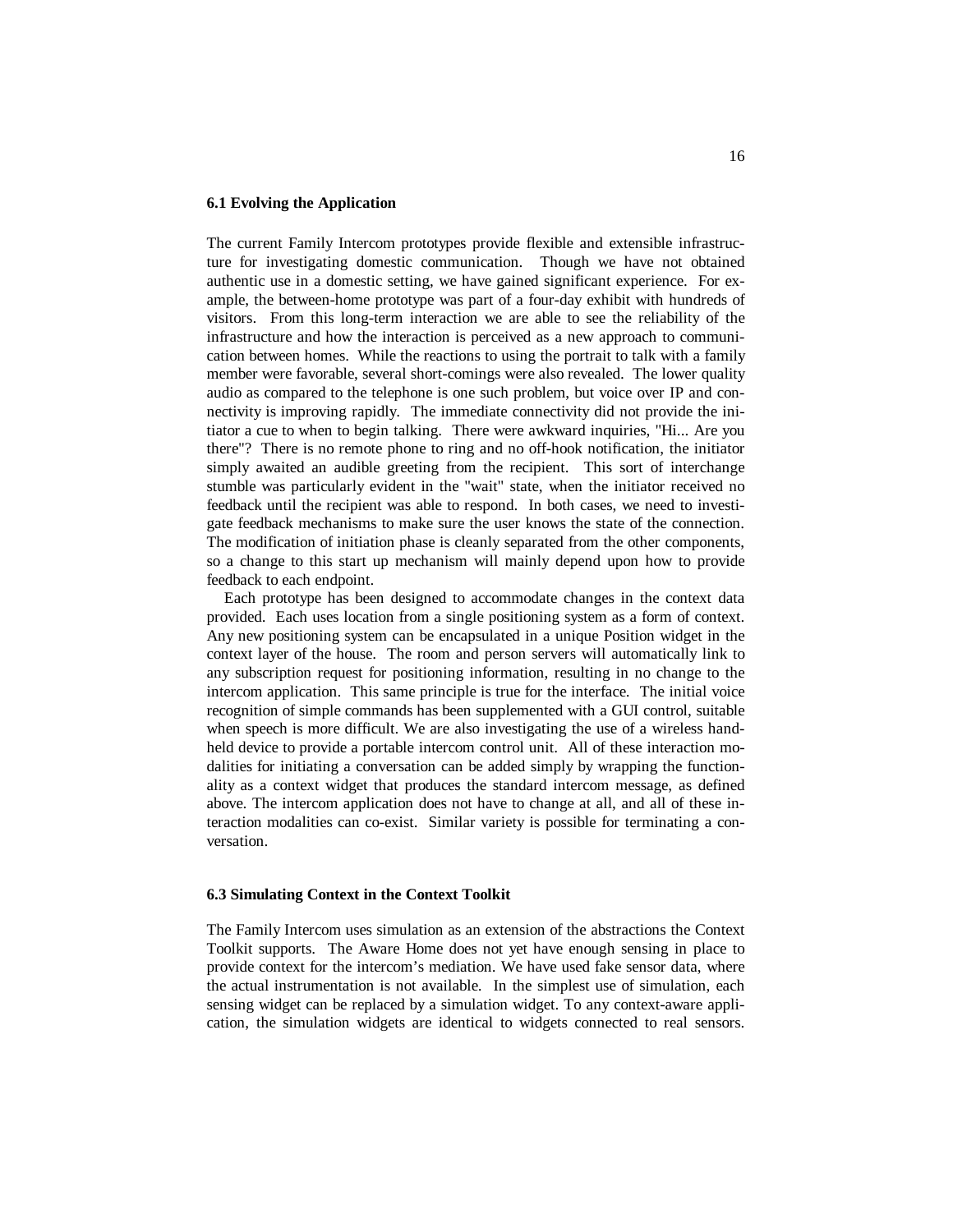"Wizard of Oz" experiments are more complex simulations, where human operators are able to interpret a situation correctly and set appropriate context attributes. This allows experimentation in the absence of very sophisticated sensing and perception of human activity. The application developer can evaluate the impact of a proposed sensing technology in advance of it being available, a very valuable prototyping advantage in context-aware computing. Simulation widgets can also aid in designing the appropriate sensing, avoiding the costly installation only to find this is not the appropriate context to provide.

While simulation has been very useful, there are limitations to its use. Situations easily assessed by a human for the appropriate social protocol or context may be impossible for the computer to perceive with the necessary accuracy and reliability. For instance, two people are in a room with a television set turned on; is the conversation heard between the two occupants of the room or between digital images on the screen? A person entering the room can easily distinguish who is having the conversation, but this is a difficult problem in general.

# **7 Related Work**

Our exploration of context-mediated human-to-human communication extends current research in computer-mediated informal communication, audio-only social spaces, and use of context to mediate communication. There have been several desktop conferencing tools to support informal awareness, such as Portholes [5] and Montage [27]. While each of these provides some situation awareness and a lightweight interface, each is a desktop application designed for distributed workgroups and requiring explicit user interaction with the desktop box and is not as appropriate in the home. These systems provide computer-mediated communication through the existing network of computers, but our intercom is characterized by its communication through an aware-environment. Our exploration of human-human communication is influenced by the concept of environment-mediated communication (EMC) [8]. The design space of EMC was motivated by the use of mobile devices providing location-independent computer-mediated communication. While our intercom is not a mobile device, it provides mobile conversations between users within a specific locale, in this case the home. The context-aware intercom design is influenced by the positive social interactions with desktop computer-mediated communication and the environment-mediated communication framework.

Thunderwire, a lightweight and always-on audio-only space, promoted informal and impromptu social interactions [1]. However, the interface did not provide sufficient cues to identify who was present or to remind users to disable the system when privacy was desired. The context-aware intercom is not always on; the connection persists for the duration of the conversation, which can be explicitly (through voice command) or implicitly (as the result of collocation or other context-related activities) terminated. This affords a more private conversation, since those hearing the conversation are those in the same rooms of the house as the users. Our intercom is designed to assist communication within a pre-existing social entity, the household,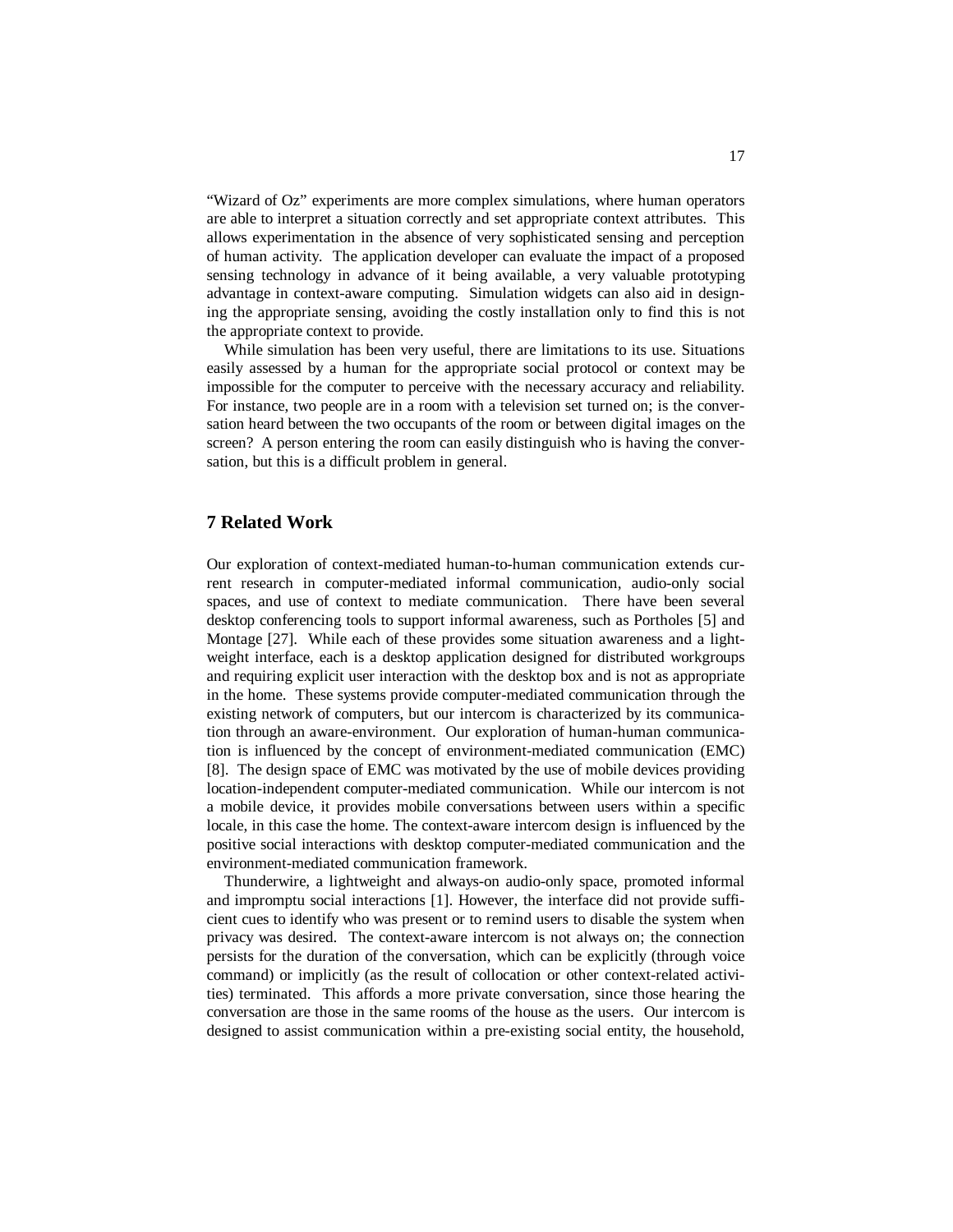where the identity of those present is usually known. By providing mediated communication based on location and activity information, our intercom provides a more private connection between users.

Talking in Circles, another audio conferencing environment supporting natural interactions, provides spatial cues to ameliorate some of the problems with group membership [24]. It uses lightweight multi-modal communication to focus on social communications, enabling a cocktail-party-like atmosphere. The spatial cues offered in this desktop environment enhance the moving about between groups and the dynamic aspect of the communication. Our intercom is not focused on building a social group, rather it leverages existing social relationships to enable interpersonal communication. Babble is a textual conversation system developed to investigate knowledge in a social context [7]. The Family Intercom shares the design characteristics of social translucence: visibility, awareness and accountability.

In addition to the social interaction within audio environments, the use of contextual information to enhance communication has been used in other research. Calls.calm provides a means for the caller and callee to interact and determine a good choice of time and communication channels [22]. This system leaves the interpretation of availability to the call participants, not to the computer mediating the communication. Context-Call provides the caller with context information for the person they want to call [26]. Once the potential caller has this context information, the application allows the caller to decide the mode of communications, continue the call, leave a message, or even cancel the call. Each person explicitly sets the context information, so the accuracy of the context depends upon the person. People may forget to update their situation information or may provide an inappropriate context. The *live addressbook* is another application providing caller with awareness of the intended recipient's personal presence [19]. It uses a "Buddy list", similar to instant messaging systems, but uses a combination of prompting and explicit user inputs. Our intercom is designed to benefit from both explicit interaction and implicit cues given by sensed and interpreted context. This context is used by the application to promote more socially appropriate mediation of requests.

Our use of the Context Toolkit to support simulation shares certain goals with other prototyping tools. Suede is a Wizard of Oz prototyping tool for speech user interfaces [14]. It provides a graphical framework to quickly develop speech prototypes, supports Wizard of Oz use of the prototype, and records the test data. Rather than support one type of modality of interface, we are looking at a more generic approach to prototype context for any type of sensing. Suede would be useful in developing the one modality of command input to our communication tool, but we need other modes and to simulate data from environmental sensing devices. Quake-Sim uses QuakeArena to simulate context normally provided as a real-world service and also builds on the Context Toolkit to deliver the simulated information [2]. It is used to test, evaluate and demonstrate context aware application services. The Quake foundation provides a more realistic simulation environment, using 3D graphic models to portray real-world geographical sites and participants in the situation. However, this system appears to limit itself to replacing real-world sensing data. In addition to simulating actual sensing data, we also see the benefit to simu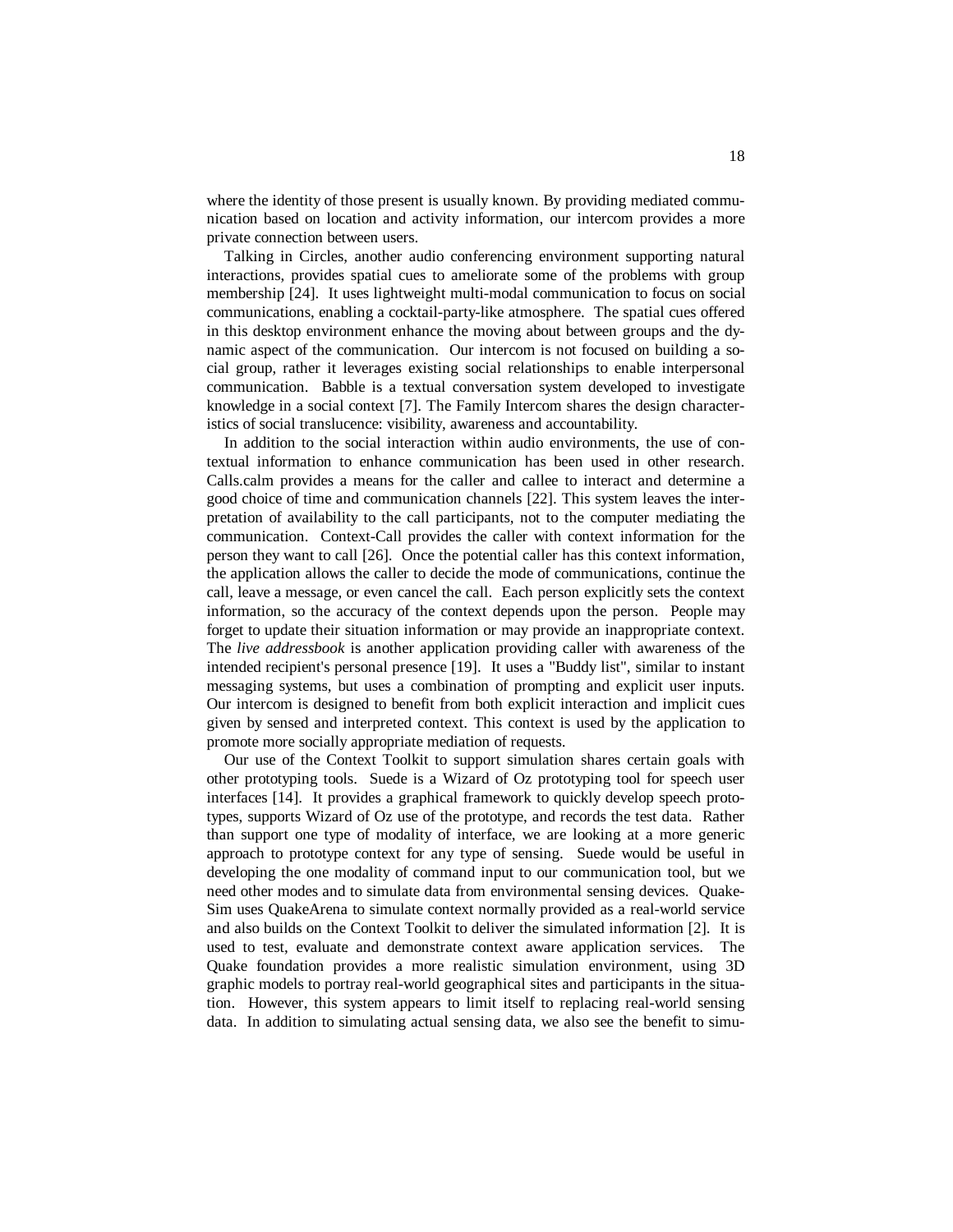late devices that have not yet been constructed, to determine if the advantage they will provide is worth the resources used.

# **8 Conclusions and Future Work**

We have presented the design and implementation of two systems to support familybased audio communication in the Aware Home. We have investigated intra- and inter-home scenarios in an attempt to influence a long-term research agenda on family communication. The main contributions of this work are:

- the motivation for a better home communication system than traditional intercom telephony systems;
- the use of context to mediate the initiation, management and termination of one-and two-way audio conversations;
- the development of research prototypes that can endure changes in technology and mediation strategies that are expected to result from future evaluation through real use;
- the identification and use of simulated context to support rapid prototyping and provide direction to sensing research; and
- a demonstration of how ubiquitous computing technology can provide invisible interfaces for everyday activities.

Our immediate research goal is to subject one or both prototypes to authentic use, so that we can learn what changes in mediation strategies and feedback are appropriate and which forms of context we need to more automatically incorporate into the Aware Home. A longer-term goal is to merge our existing prototypes into a single framework for exploring the rich space of family communication services. This space includes the remote/collocated dimension discussed in this paper as well as a synchronous/asynchronous dimension. This testbed will allow research into a variety of interaction styles for communication beyond the simple hands-free and GUI examples shown in this paper. It will also allow us to examine representations of context, specifically those aspects of context dealing with human activity, that support the sophisticated forms of social mediation that appear to be important for managing conversations.

### **Acknowledgments**

This work is supported by the Aware Home Research Initiative, an industrial consortium coordinated by the Future Computing Environments Group at Georgia Tech. We are particularly thankful for the collaboration by Motorola Labs which has influenced the directions we have taken on family communications. The Aware Home research is conducted in the Georgia Tech Broadband Institute Residential Laboratory under the direction of Nikil Jayant and Gregory Abowd. Dr. Abowd's research in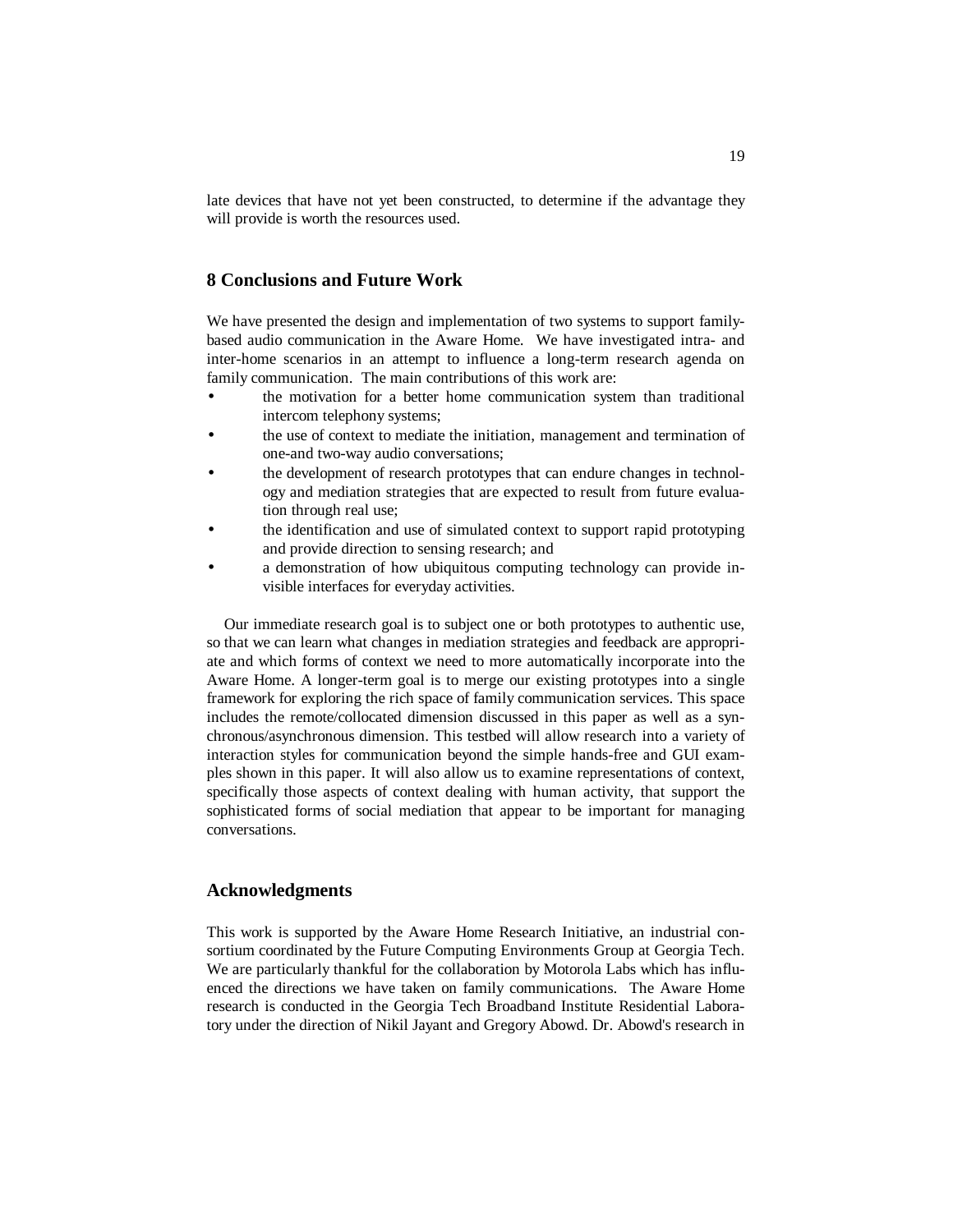ubiquitous computing is partially supported by DARPA/ITO under the Information Technology Expeditions, Ubiquitous Computing, Quorum, and PCES programs, and by the National Science Foundation (grants 9703384, 9818305 and 0070345).

### **References**

- 1. Ackerman, Mark, Debby Hindus and Scott D. Mainwaring. (1997) "Hanging on the 'Wire: A Field Study of an Audio-Only Media Space. *ACM Transactions on Computer-Human Interaction*, Vol. 4, No. 11, (March 1997) pp. 39-66.
- 2. Bylund, Marcus, and Fredrik Espinoza. (2001) Using Quake III Arena to Simulate Sensors and Actuators when Evaluating and Testing Mobile Services. In Proceedings of Human Computer Interaction, 2001, Seattle, Washington, April 1-4, 2001, pp. 241-242
- 3. Dey, Anind K., Daniel Salber and Gregory D. Abowd. (1999) A Context-based Infrastructure for Smart Environments. In the *Proceedings of the 1st International Workshop on Managing Interactions in Smart Environments (MANSE '99)*, Dublin, Ireland, December 13-14,. pp. 114-128.
- 4. Dey, Anind K. and Gregory D. Abowd. (2000) CyberMinder: A Context-Aware System for Supporting Reminders. In the *Proceedings of Handheld and Ubiquitous Computing (HUC2K)*, Bristol, UK, September, 2000, pp. 172-186.
- 5. Dourish, Paul and Sara Bly, (1992) Portholes: Supporting awareness in a distributed work group. In *Proceedings CHI '92*, pp. 541-547.
- 6. Duke, Marshall P. and Stephen Nowicki, Jr. (1982). A Social Learning Theory Analysis of Interactional Theory Concepts and a Multidimensional Model of Human Interaction Constellations. Handbook of Interpersonal Psychotherapy, Pergamon Press, Elmsford, New York, pp. 78-94.
- 7. Erickson, Thomas and Wendy A. Kellogg. (2000) Social Translucence: An Approach to Designing Systems that Support Social Processes. In ACM Transactions on Computer-Human Interaction, Vol. 7, No. 1, March, 2000, pp. 59-83.
- 8. Gellersen, Hans-Werner, Michael Beigl and Albrecht Schmidt. (1999) Environment-Mediated Mobile Computing. In *Proceedings of SAC (SAC '99)* San Antonio, Texas, pp. 416-418.
- 9. Hindus, Debbie, Scott D. Mainwaring, Nicole Leduc, Anna Elisabeth Hagström, and Oliver Bayley. (2001) Casablanca: Designing Social Communication Devices for the Home. In *Proceedings of CHI '01*, March 31-April 4, 2001, Seattle, WA, pp. 325-332.
- 10.ICQ ("I Seek You") homepage. Available at: http://www.icq.com/
- 11.Java Speech Grammar Format Specification. Available at http://java.sun.com/products/java-media/speech/forDevelopers/JSGF/index.html.
- 12.Kidd, Cory D., Robert J. Orr, Gregory D. Abowd, Christopher G. Atkeson, Irfan A. Essa, Blair MacIntyre, Elizabeth Mynatt, Thad E. Starner and Wendy Newstetter. "The Aware Home: A Living Laboratory for Ubiquitous Computing Research" In the Proceedings of the Second International Workshop on Cooperative Buildings - CoBuild'99.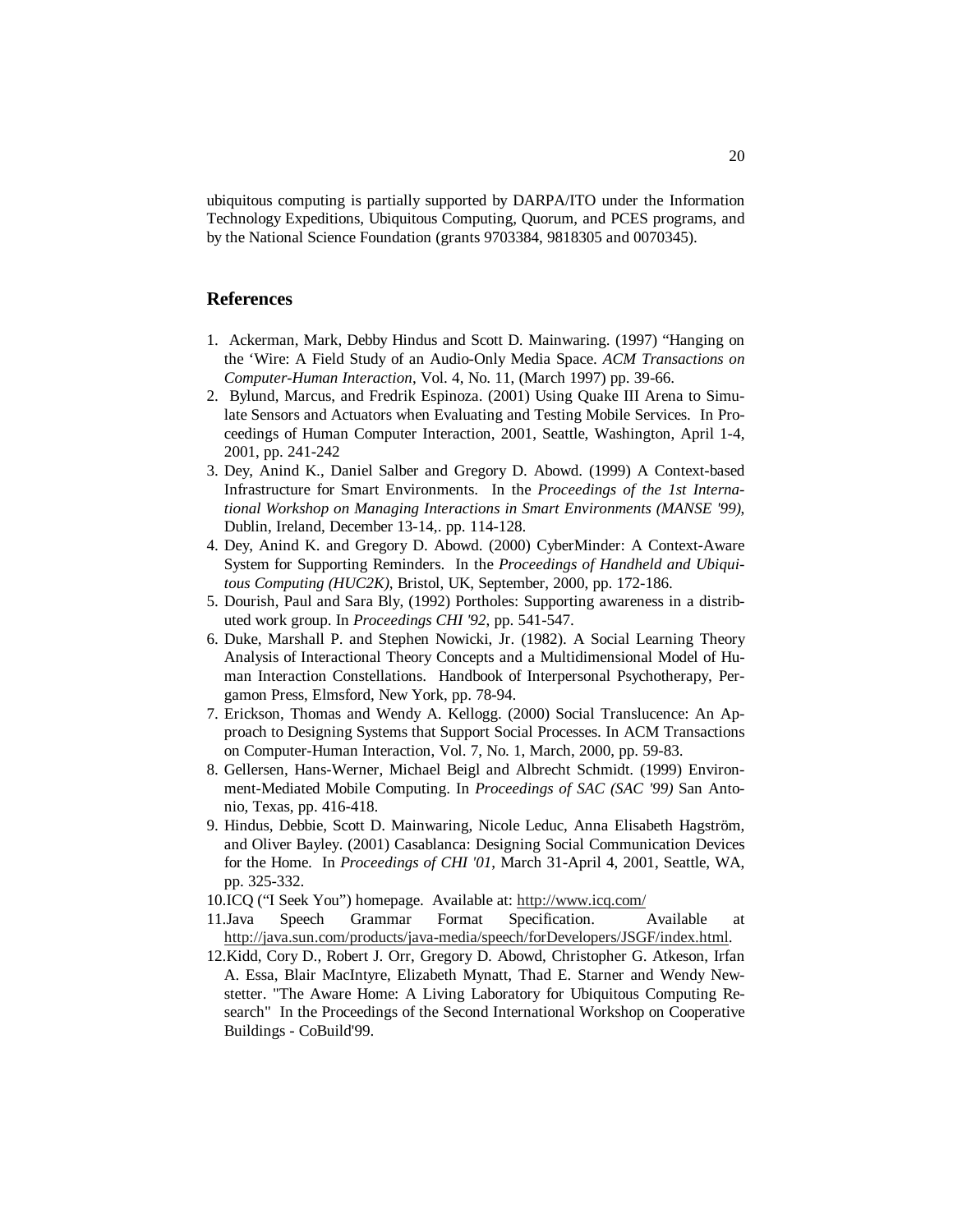- 13.Kiesler, Donald F. (1982). Interpersonal Theory for Personality and Psychotherapy. Handbook of Interpersonal Psychotherapy, Pergamon Press, Elmsford, New York, pp. 3-24.
- 14.Klemmer, Scott R. Anoop K. Sinh, Jack Chen, James A. Landay, Nadeem Aboobaker, Annie Wang. (2000) SUEDE: A Wizard of Oz Prototyping Tool for Speech User Interfaces. Proceedings of the13th annual ACM symposium on User Interface Software and Technology, 2000, Pp. 1 - 10.
- 15.Kraut, Robert, Trdas Mukhopadhyay, Janusz Szczypula, Sara Kiesler, and William Scherlis. (1998) Communication and Information: Alternative Uses of the Internet in Households. In *Proceedings of CHI '98*, pp. 368-375.
- 16.Lyons, Kent, Cory D. Kidd and Thad E. Starner. (2000) WESTWIND: Georgia Inst. of Technology GVU Center Technical Report GIT-GVU-TR-00-15. September.
- 17.Mateas, Michael, Tony Salvador, Jean Scholtz and Doug Sorensen. (1996) Engineering Ethnography in the Home. In *CHI '96 Companion Proceedings*, pp. 283- 284.
- 18. Microsoft Corporation, NetMeeting, http://www.microsoft.com/windows/netmeeting/
- 19.Milewshi, Allen E. and Thomas M. Smith. (2000) Providing Presence Cues to Telephone Users. In CSCW 2000 Proceedings, December 2-6, 2000, Philadelphia, PA, pp. 89-96.
- 20.Mynatt, Elizabeth D., Jim Rowan, Annie Jacobs, and Sarah Craighill. (2001) Digital Family Portraits: Supporting Peace of Mind for Extended Family Members. In Proceedings of CHI 2001, March 31-April 4, 2001, Seattle, WA, pp.333- 340.
- 21.O'Brien, Jon and Tom Rodden. (1997) Interactive Systems in Domestic Environments. In *Proceedings of Designing Interactive Systems (DIS '97)*, Amsterdam, The Netherlands, pp. 247-259.
- 22.Pedersen, Elin Ronby (2001). Calls.calm: Enabling Caller and Callee to Collaborate. In Proceedings of Human Computer Interactions, 2001, April 1-4, Seattle, WA., pp. 235-236.
- 23.PinPoint Corporation. 3D-iD® Local Positioning System. http://www.pinpointco.com.
- 24.Rodenstein, Roy and Judith S. Donath. (2000) Talking in Circles: Designing A Spatially-Grounded AudioConferencing Environment. In *Proceedings of CHI '2000*, pp. 81-88.
- 25.Salber, Daniel, Anind K. Dey and Gregory D. Abowd. (1999) The Context Toolkit: Aiding the Development of Context-Enabled Applications In *Proceedings of CHI'99*, pp. 434-441.
- 26.Schmidt, Albrecht, Antii Takaluoma and Jani Mäntyjärvi. (2000). Context-Aware Telephony over WAP. Springer-Verlag, London, Ltd., *Personal Technologies*, Vol 4, 4, pp. 225-229.
- 27.Tang, John C., Ellen A. Isaacs and Monica Rua. (1994) Supporting distributed groups with a Montage of lightweight interactions. In *Proceedings of CSCW '94*, pp. 23-34.